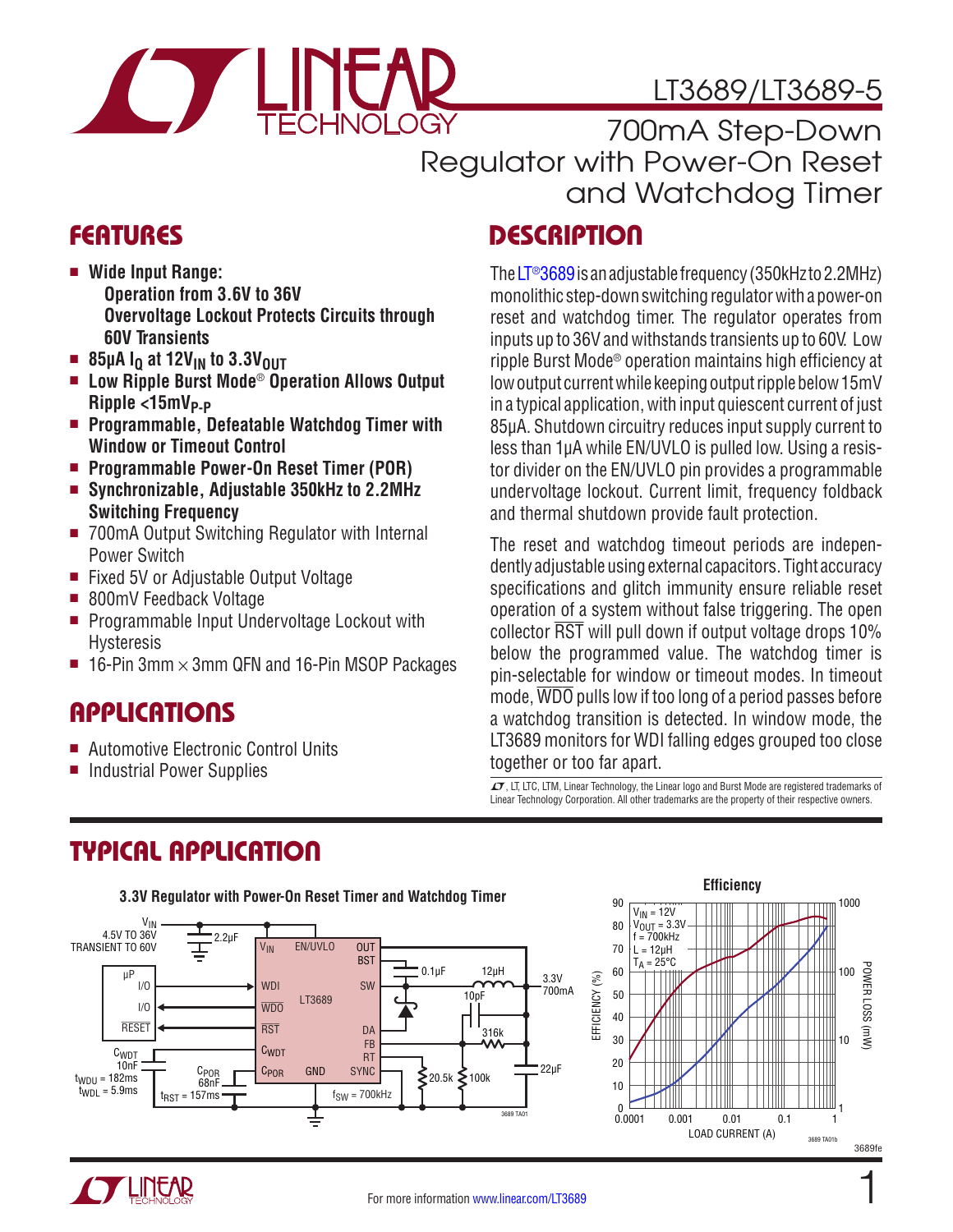#### ABSOLUTE MAXIMUM RATINGS **(Note 1)**

| FB, RT, SYNC, W/T, WDI, RST, WDO Voltage6V |  |
|--------------------------------------------|--|
|                                            |  |

| Operating Junction Temperature Range (Note 3) |  |
|-----------------------------------------------|--|
|                                               |  |
|                                               |  |
|                                               |  |
|                                               |  |
| Lead Temperature (Soldering, 10 sec)          |  |
|                                               |  |

### PIN CONFIGURATION



# ORDER INFORMATION

| <b>LEAD FREE FINISH</b> | <b>TAPE AND REEL</b> | <b>PART MARKING*</b> | <b>PACKAGE DESCRIPTION</b>             | <b>TEMPERATURE RANGE</b>            |
|-------------------------|----------------------|----------------------|----------------------------------------|-------------------------------------|
| LT3689EMSE#PBF          | LT3689EMSE#TRPBF     | 3689                 | 16-Lead Plastic MSOP with Exposed Pad  | $-40^{\circ}$ C to 125 $^{\circ}$ C |
| LT3689IMSE#PBF          | LT3689IMSE#TRPBF     | 3689                 | 16-Lead Plastic MSOP with Exposed Pad  | $-40^{\circ}$ C to 125 $^{\circ}$ C |
| LT3689HMSE#PBF          | LT3689HMSE#TRPBF     | 3689                 | 16-Lead Plastic MSOP with Exposed Pad  | $-40^{\circ}$ C to 150 $^{\circ}$ C |
| LT3689EMSE-5#PBF        | LT3689EMSE-5#TRPBF   | 36895                | 16-Lead Plastic MSOP with Exposed Pad  | $-40^{\circ}$ C to 125 $^{\circ}$ C |
| LT3689IMSE-5#PBF        | LT3689IMSE-5#TRPBF   | 36895                | 16-Lead Plastic MSOP with Exposed Pad  | $-40^{\circ}$ C to 125 $^{\circ}$ C |
| LT3689HMSE-5#PBF        | LT3689HMSE-5#TRPBF   | 36895                | 16-Lead Plastic MSOP with Exposed Pad  | $-40^{\circ}$ C to 150 $^{\circ}$ C |
| LT3689EUD#PBF           | LT3689EUD#TRPBF      | LDND                 | 16-Lead (3mm × 3mm) Plastic QFN        | $-40^{\circ}$ C to 125 $^{\circ}$ C |
| LT3689IUD#PBF           | LT3689IUD#TRPBF      | LDND                 | 16-Lead (3mm $\times$ 3mm) Plastic QFN | $-40^{\circ}$ C to 125 $^{\circ}$ C |
| LT3689EUD-5#PBF         | LT3689EUD-5#TRPBF    | LFFM                 | 16-Lead (3mm × 3mm) Plastic QFN        | $-40^{\circ}$ C to 125 $^{\circ}$ C |
| LT3689IUD-5#PBF         | LT3689IUD-5#TRPBF    | LFFM                 | 16-Lead (3mm × 3mm) Plastic QFN        | $-40^{\circ}$ C to 125 $^{\circ}$ C |

Consult LTC Marketing for parts specified with wider operating temperature ranges. \*The temperature grade is identified by a label on the shipping container. Consult LTC Marketing for information on non-standard lead based finish parts.

For more information on lead free part marking, go to: http://www.linear.com/leadfree/

For more information on tape and reel specifications, go to: http://www.linear.com/tapeandreel/

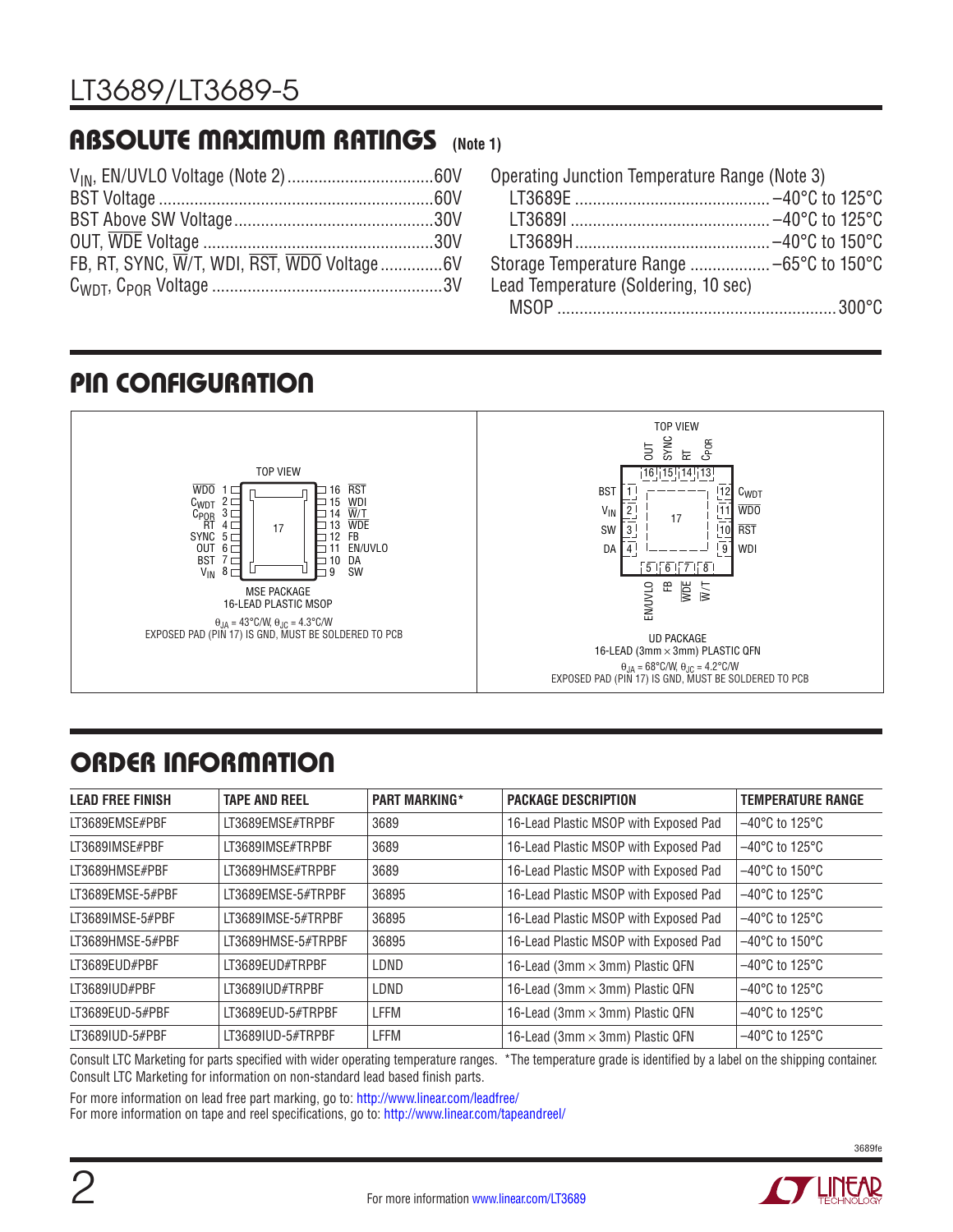### **ELECTRICAL CHARACTERISTICS** The  $\bullet$  denotes the specifications which apply over the full operating

junction temperature range, otherwise specifications are at T<sub>A</sub> = 25°C. V<sub>IN</sub> = 12V, V<sub>OUT</sub> = 5V, unless otherwise noted. (Note 3)

| <b>SYMBOL</b>    | <b>PARAMETER</b>                           | <b>CONDITIONS</b>                                                                                       |           | MIN            | <b>TYP</b>            | <b>MAX</b>          | <b>UNITS</b>      |
|------------------|--------------------------------------------|---------------------------------------------------------------------------------------------------------|-----------|----------------|-----------------------|---------------------|-------------------|
|                  | V <sub>IN</sub> Fixed Undervoltage Lockout |                                                                                                         | $\bullet$ |                | 3.4                   | 3.7                 | V                 |
|                  | VIN Overvoltage Lockout                    |                                                                                                         |           | 36             | 38                    | 40                  | V                 |
|                  | Quiescent Current from VIN                 | $V_{EN/UVLO} = 0.3V$<br>$V_{\text{OUT}} = 3V$ , Not Switching<br>$V_{\text{OUT}} = 0V$ , Not Switching  |           |                | 0.01<br>50<br>125     | 0.5<br>95<br>175    | μA<br>μA<br>μA    |
|                  | Quiescent Current from OUT                 | $V_{EN/UVLO} = 0.3V$<br>$V_{\text{OUT}}$ = 3V, Not Switching (Note 7)<br>$V_{OUT} = 0V$ , Not Switching |           |                | 0.01<br>75<br>$-5$    | 0.5<br>150<br>$-20$ | μA<br>μA<br>μA    |
|                  | LT3689-5 Quiescent Current from VIN        | $V_{EN/UVLO} = 0.3V$<br>$V_{OUT} = 5.5V$ (Note 8)<br>$V_{OUT} = 0V$                                     |           |                | 0.01<br>50<br>125     | 0.5<br>95<br>175    | μA<br>μA<br>μA    |
|                  | LT3689-5 Quiescent Current from OUT        | $V_{EN/UVLO} = 0.3V$<br>$V_{\text{OUT}} = 5.5V$                                                         | $\bullet$ |                | 8<br>95               | 16<br>150           | μA<br>μA          |
|                  | LT3689 FB Voltage                          |                                                                                                         | $\bullet$ | 0.790<br>0.780 | 0.800                 | 0.812<br>0.812      | $\vee$<br>V       |
|                  | LT3689-5 Output Voltage                    |                                                                                                         |           | 4.950<br>4.900 | 5.000                 | 5.050<br>5.100      | $\vee$<br>V       |
|                  | LT3689 FB Pin Bias Current                 | $V_{FB} = 0.800V$                                                                                       |           |                | $-30$                 | $-100$              | пA                |
|                  | LT3689 FB Voltage Line Regulation          | $5V < V_{IN} < 36V$                                                                                     |           |                | 0.005                 |                     | $\%N$             |
|                  | LT3689-5 Output Voltage Line Regulation    | $5.5V < V_{IN} < 36V$                                                                                   |           |                | 0.005                 |                     | $\%N$             |
| $f_{SW}$         | <b>Switching Frequency</b>                 | $R_T = 4.02k$<br>$R_T = 31.62k$                                                                         |           | 1.8<br>420     | $\overline{2}$<br>500 | 2.2<br>540          | <b>MHz</b><br>kHz |
| $t_{SW(OFF)}$    | Switch Off-Time                            |                                                                                                         |           |                | 120                   | 160                 | ns                |
|                  | <b>Foldback Frequency</b>                  | $R_T = 4.02k$ , $V_{FB} = 0V$                                                                           |           |                | 250                   |                     | kHz               |
|                  | Switch Current Limit (Note 4)              |                                                                                                         |           | 1.15           | 1.55                  | 1.95                | A                 |
|                  | Switch V <sub>CESAT</sub>                  | $ISW = 0.8A$                                                                                            |           |                | 450                   |                     | mV                |
|                  | Switch Leakage Current                     |                                                                                                         |           |                | 0.01                  | 1                   | μA                |
|                  | <b>DA Current Limit</b>                    |                                                                                                         |           | 0.85           | 1.2                   | 1.5                 | A                 |
|                  | Boost Schottky Reverse Leakage             | $V_{BST} = 12V, V_{OUT} = 0V$                                                                           |           |                | 0.1                   | 5                   | μA                |
|                  | Minimum BST Above SW Voltage               |                                                                                                         |           |                | 1.8                   | 2.5                 | V                 |
|                  | <b>BST Pin Current</b>                     | $ISW = 0.8A$                                                                                            |           |                | 15                    | 25                  | mA                |
|                  | EN/UVLO Threshold Voltage                  |                                                                                                         |           | 1.150          | 1.260                 | 1.350               | $\vee$            |
|                  | EN/UVLO Pin Current                        | $V_{EN/UVLO} = 1.35V$<br>$V_{EN/UVLO} = 1.15V$                                                          |           | 2.5            | 0.01<br>4.1           | 1<br>5.5            | μA<br>μA          |
|                  | EN/UVLO Pin Current Hysteresis             | $I(V_{EN/UVLO} = 1.15V) - I(V_{EN/UVLO} = 1.35V)$                                                       |           | 2.8            | 3.8                   | 4.8                 | μA                |
|                  | <b>SYNC Threshold Voltage</b>              |                                                                                                         |           | 0.4            | 0.8                   | 1                   | V                 |
| V <sub>RST</sub> | Reset Threshold as % of V <sub>FR</sub>    |                                                                                                         |           | 88             | 90                    | 92                  | $\frac{0}{0}$     |
| $t_{RST}$        | <b>Reset Timeout Period</b>                | $C_{POR} = 8200pF$                                                                                      |           | 17             | 19                    | 21                  | ms                |
| t <sub>WDU</sub> | Watchdog Upper Boundary                    | $C_{WDT} = 1000pF$                                                                                      |           | 17             | 19                    | 21                  | ms                |
| t <sub>WDL</sub> | Watchdog Lower Boundary                    | $C_{WDT} = 1000pF$                                                                                      |           | 610            | 675                   | 785                 | $\mu\text{s}$     |
| $V_{OL}$         | RST, WDO Output Voltage Low                | $ISINK = 2.5mA$<br>$I_{SINK} = 100 \mu A$                                                               |           |                | 0.15<br>0.05          | 0.4<br>0.3          | V<br>V            |
| V <sub>OH</sub>  | RST, WDO Output Voltage High (Note 6)      |                                                                                                         | $\bullet$ | $V_{OUT} - 1$  |                       |                     | $\mathsf V$       |



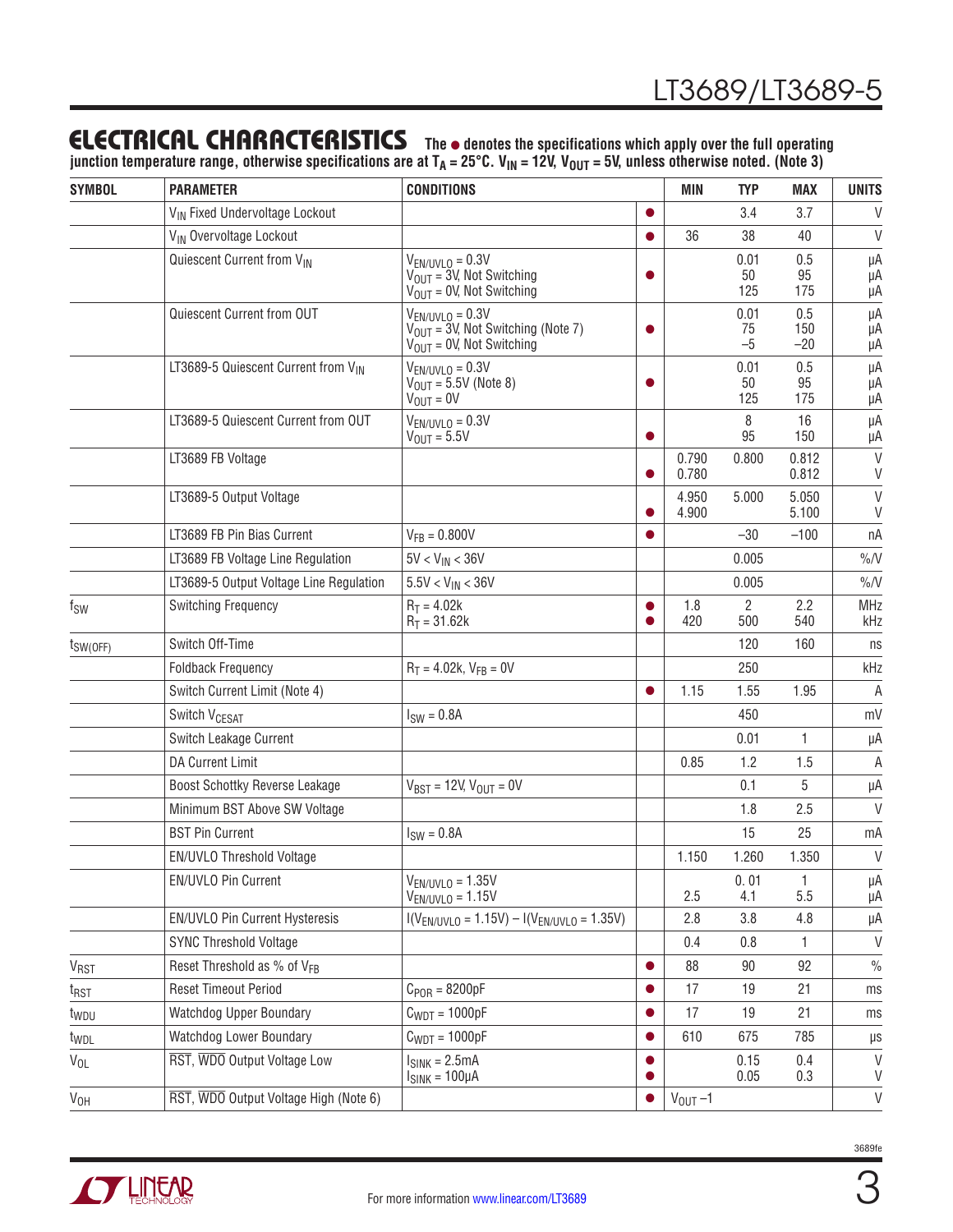### **ELECTRICAL CHARACTERISTICS** The  $\bullet$  denotes the specifications which apply over the full operating

junction temperature range, otherwise specifications are at T<sub>A</sub> = 25°C. V<sub>IN</sub> = 12V, V<sub>OUT</sub> = 5V, unless otherwise noted. (Note 3)

| <b>SYMBOL</b>   | <b>PARAMETER</b>             | <b>CONDITIONS</b>                      | <b>MIN</b> | <b>TYP</b> | <b>MAX</b> | <b>UNITS</b> |
|-----------------|------------------------------|----------------------------------------|------------|------------|------------|--------------|
| t <sub>UV</sub> | UV Detect to RST Asserted    | Step V <sub>FB</sub> from 0.9V to 0.5V | 10         | 30         | 65         | μs           |
|                 | <b>WDI Input Threshold</b>   |                                        | 0.4        | 0.95       | 1.15       | V            |
|                 | WDI Input Pull-Up Current    |                                        |            | $-2$       |            | μA           |
|                 | WDI Input Pulse Width        |                                        | 300        |            |            | ns           |
|                 | W/T Threshold Voltage        |                                        | 0.4        | 0.8        |            | $\vee$       |
|                 | W/T Input Pull-Down Current  |                                        |            | 2.6        |            | μA           |
|                 | <b>WDE Threshold Voltage</b> |                                        | 0.4        | 0.8        |            | $\vee$       |
|                 | WDO Pull-Up Current (Note 6) |                                        | $-0.6$     | $-0.85$    |            | μA           |
|                 | RST Pull-Up Current (Note 6) |                                        | $-0.6$     | $-0.85$    |            | μA           |

**Note 1:** Stresses beyond those listed under Absolute Maximum Ratings may cause permanent damage to the device. Exposure to any Absolute Maximum Rating condition for extended periods may affect device reliability and lifetime.

**Note 2:** Absolute maximum voltage at V<sub>IN</sub> and EN/UVLO pins is 60V for nonrepetitive 1 second transients, and 36V for continuous operation.

**Note 3:** The LT3689E is guaranteed to meet performance specifications from 0°C to 125°C junction temperature. Specifications over the –40°C to 125°C operating junction temperature range are assured by design, characterization and correlation with statistical process controls. The LT3689I is guaranteed over the full -40°C to 125°C operating junction temperature range. The LT3689H is guaranteed over the full –40°C to 150°C operating junction temperature range. High junction temperatures degrade operating lifetimes. Operating lifetime is derated at junction temperatures greater than 125°C.

**Note 4**: Current limit is guaranteed by design and/or correlation to static test. Slope compensation reduces current limit at higher duty cycles. **Note 5:** This IC includes overtemperature protection that is intended to protect the device during momentary overload conditions. Junction temperature will exceed 150°C when overtemperature protection is active. Continuous operation above the specified maximum operating junction temperature may impair device reliability.

**Note 6:** The output of RST and WDO has a weak pull-up to V<sub>OUT</sub> of typically 1µA. However, external pull-up resistors may be used when faster rise times are required or for  $V_{OH}$  higher than  $V_{OUT}$ .

**Note 7:** Polarity specification for all currents into pins is positive. All voltages are referenced to GND unless otherwise specified.

**Note 8:** For the LT3689-5, V<sub>OUT</sub> is set to 5.5V to ensure the switching.

## TYPICAL PERFORMANCE CHARACTERISTICS









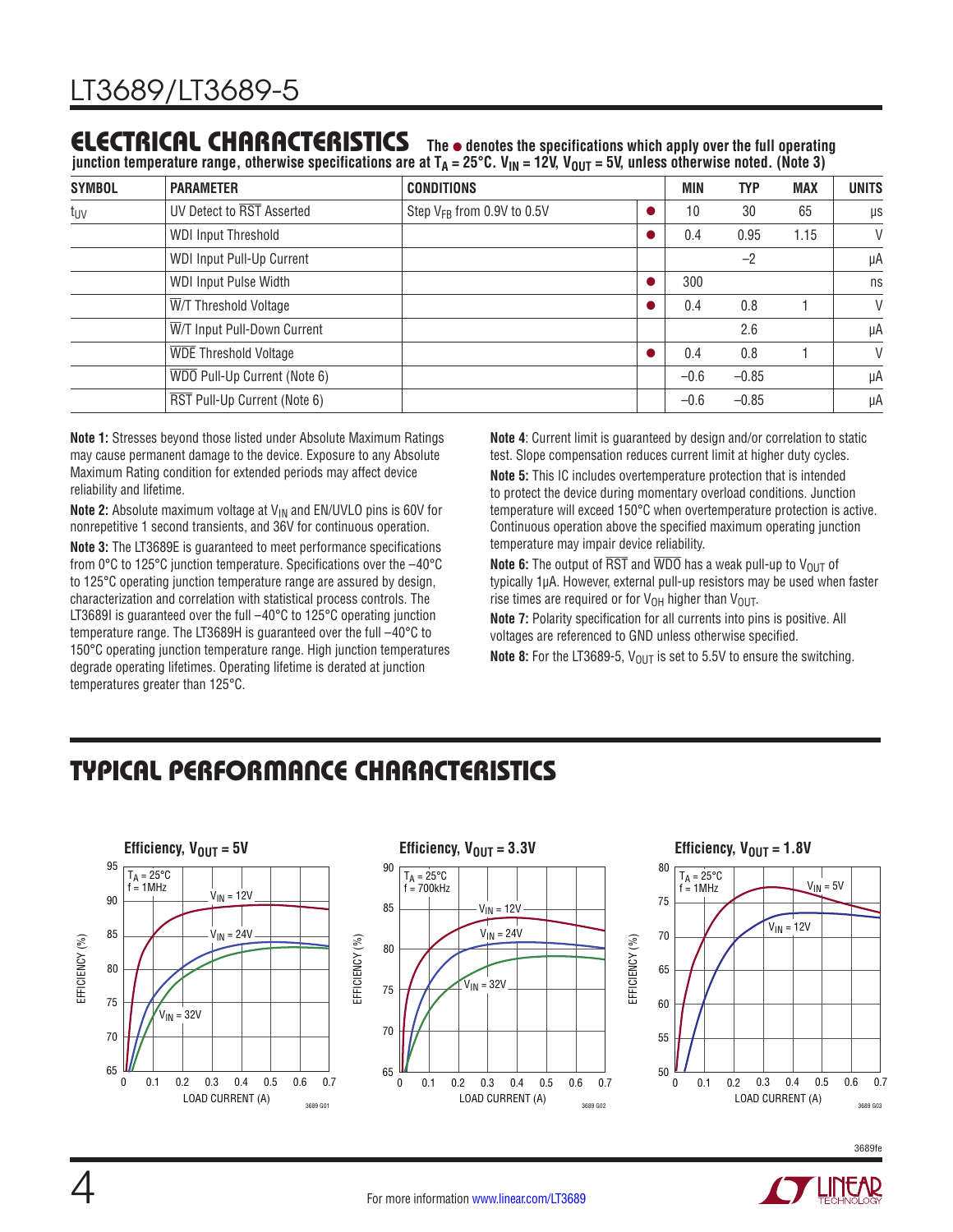

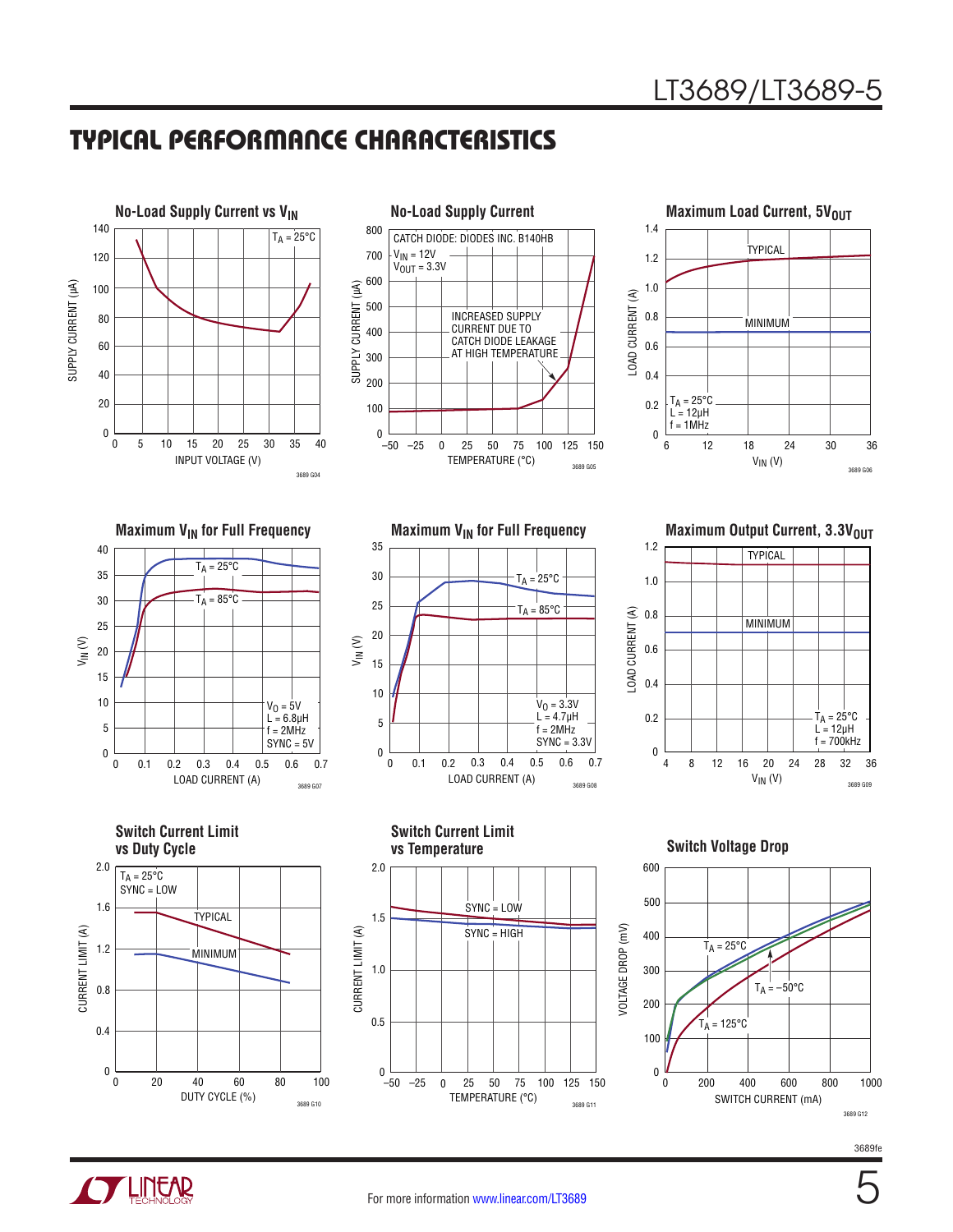

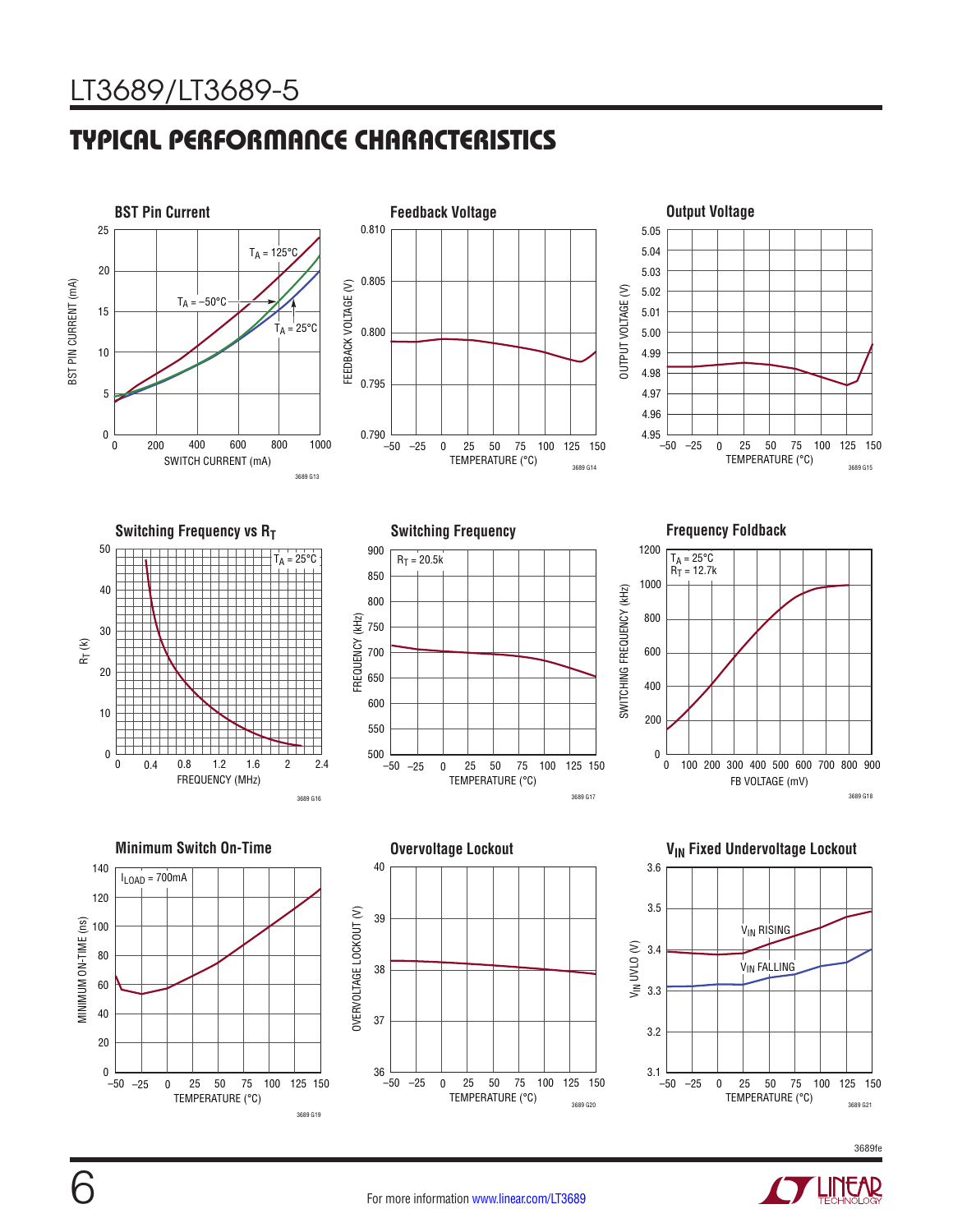



**TUNEAR** 



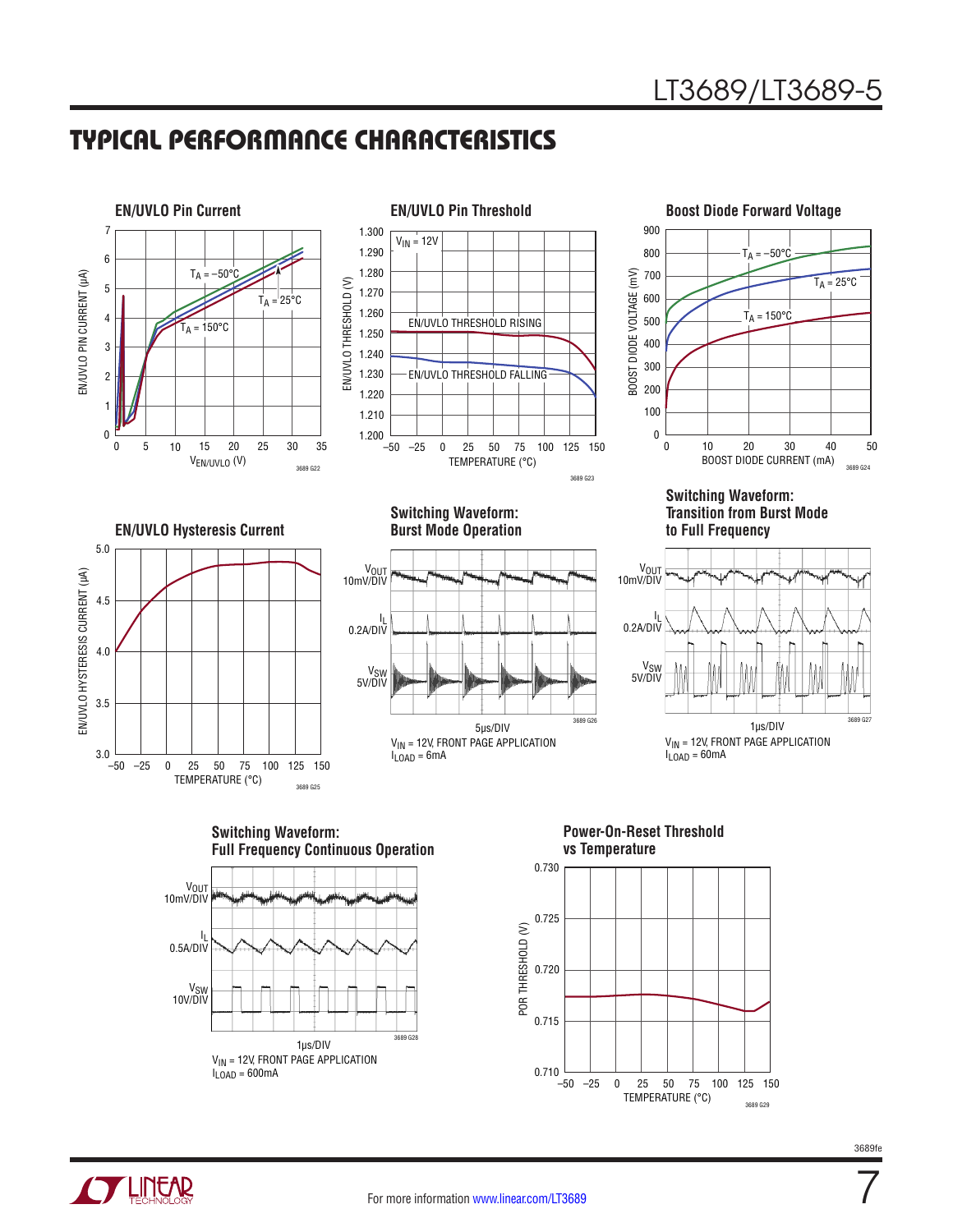

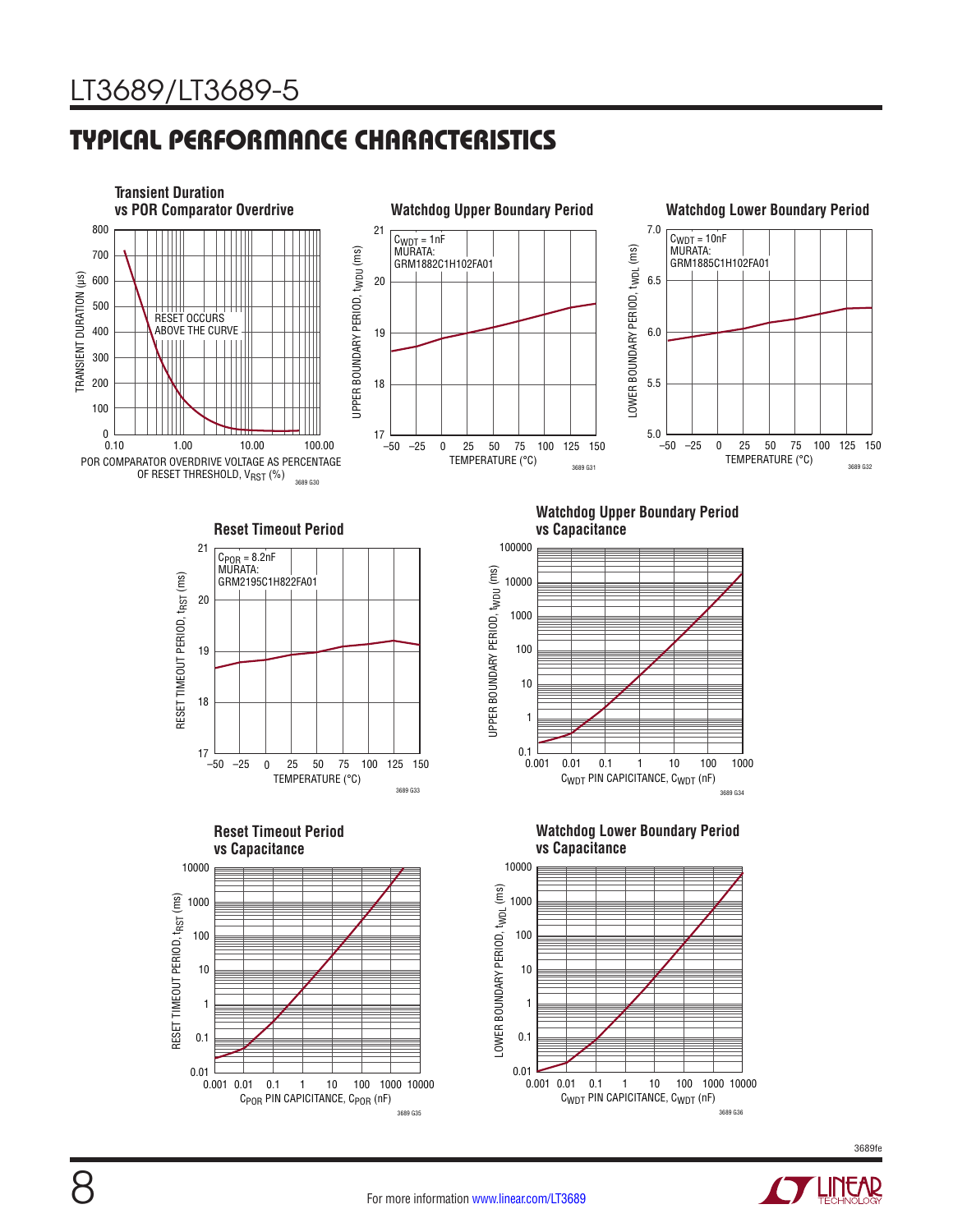## PIN FUNCTIONS

**BST:** The BST pin is used to provide drive voltage higher than the input voltage to the internal NPN power switch.

V<sub>IN</sub>: The V<sub>IN</sub> pin supplies current to the LT3689's internal circuitry and to the internal power switch and must be locally bypassed.

**SW:** The SW pin is the output of the internal power switch. Connect this pin to the inductor, catch diode and boost capacitor.

**DA:** Tie the DA pin to the anode of the external catch Schottky diode. If the DA pin current exceeds 1.2A, which could occur in an overload or short-circuit condition, switching is disabled until the DA pin current falls below 1.2A.

**EN/UVLO:** The EN/UVLO pin is used to put the LT3689 in shutdown mode. Pull the pin below 0.3V to shut down the LT3689. The 1.26V threshold can function as an accurate undervoltage lockout (UVLO), preventing the regulator from operating until the input voltage has reached the programmed level.

**FB**: The LT3689 regulates the feedback pin to 0.800V. Connect the feedback resistor divider tap to this pin. For the fixed LT3689-5 output, this pin can be used to connect a phase lead capacitor between the OUT pin and FB pin to optimize transient response.

**WDE:** Watchdog Timer Enable Pin. This pin disables the watchdog timer if the WDE voltage exceeds 1V. WDO is high in this condition.

 $\overline{\textbf{W}}$ **/T**: Setting  $\overline{\textbf{W}}$ /T low puts the LT3689 watchdog timer into window mode. If two or more negative edges occur on WDI before the watchdog lower boundary  $(t_{WDI})$  period expires, or no negative edge occurs within the watchdog upper boundary ( $t_{WDU}$ ) period, the part will set WDO low. If  $\overline{\text{W}}$ T is set high, the part will only set  $\overline{\text{WDO}}$  low if no transition occurs within the watchdog upper boundary period.

**WDI:** Watchdog Timer Input Pin. This pin receives the watchdog signal from a microprocessor. If the appropriate signal is not received, the part will pulse WDO low for a period equal to the reset timeout period. The watchdog timer is disabled until the  $\overline{WDO}$  pin goes high again.

**RST:** Active low, open collector logic output with a weak pull-up to  $V_{\text{OUT}}$ . After  $V_{\text{OUT}}$  rises above 90% of its programmed value, the reset remains asserted for the period set by the capacitor on the  $C_{POR}$  pin.

**WDO:** Active low, open collector logic output with weak pull-up to  $V_{\text{OUT}}$ . WDO pulls low if the WDE is enabled and the microprocessor fails to drive the WDI pin of the LT3689 with an appropriate signal.

**CWDT:** Watchdog Timer Programming Pin. Place a capacitor ( $C_{WDT}$ ) between this pin and ground to adjust the watchdog upper and lower boundary period. To determine the watchdog upper boundary period, and the lower boundary period, use the following equations:

 $t_{WDII}$  = 18.2 •  $C_{WDT}$  (watchdog upper boundary period)

 $t_{WDI} = 0.588 \cdot C_{WDT}$  (watchdog lower boundary period)

 $t_{WDI}$  and  $t_{WDI}$  are in ms and  $C_{WDT}$  is in nF. As an example, a 47nF capacitor will generate an 855ms watchdog upper boundary period and a 27.6ms watchdog lower boundary period.

**CPOR:** Reset Delay Timer Programming Pin. Attach an external capacitor ( $C_{POR}$ ) to GND to set a reset delay time of 2.3ms/nF.

**RT:** Sets the Internal Oscillator Frequency. Tie a 31.6k resistor from RT to GND for a 500kHz switching frequency.

**SYNC:** Drive the SYNC pin with a logic level signal with positive and negative pulse widths of at least 80ns. The  $R<sub>T</sub>$  resistor should be chosen to set the LT3689 switching frequency at least 20% below the lowest synchronization input frequency.

**OUT:** The OUT pin supplies current to the internal circuitry when OUT is above 3V, reducing input quiescent current. The internal Schottky diode is connected from OUT to BST, providing the charging path for the boost capacitor. For the LT3689-5, this pin connects to the internal feedback divider that programs the fixed 5V output.

**GND:** Ground. Tie the exposed pad directly to the ground plane. The exposed pad metal of the package provides both electrical contact to ground and good thermal contact to the printed circuit board. The device must be soldered to the circuit board for proper operation.

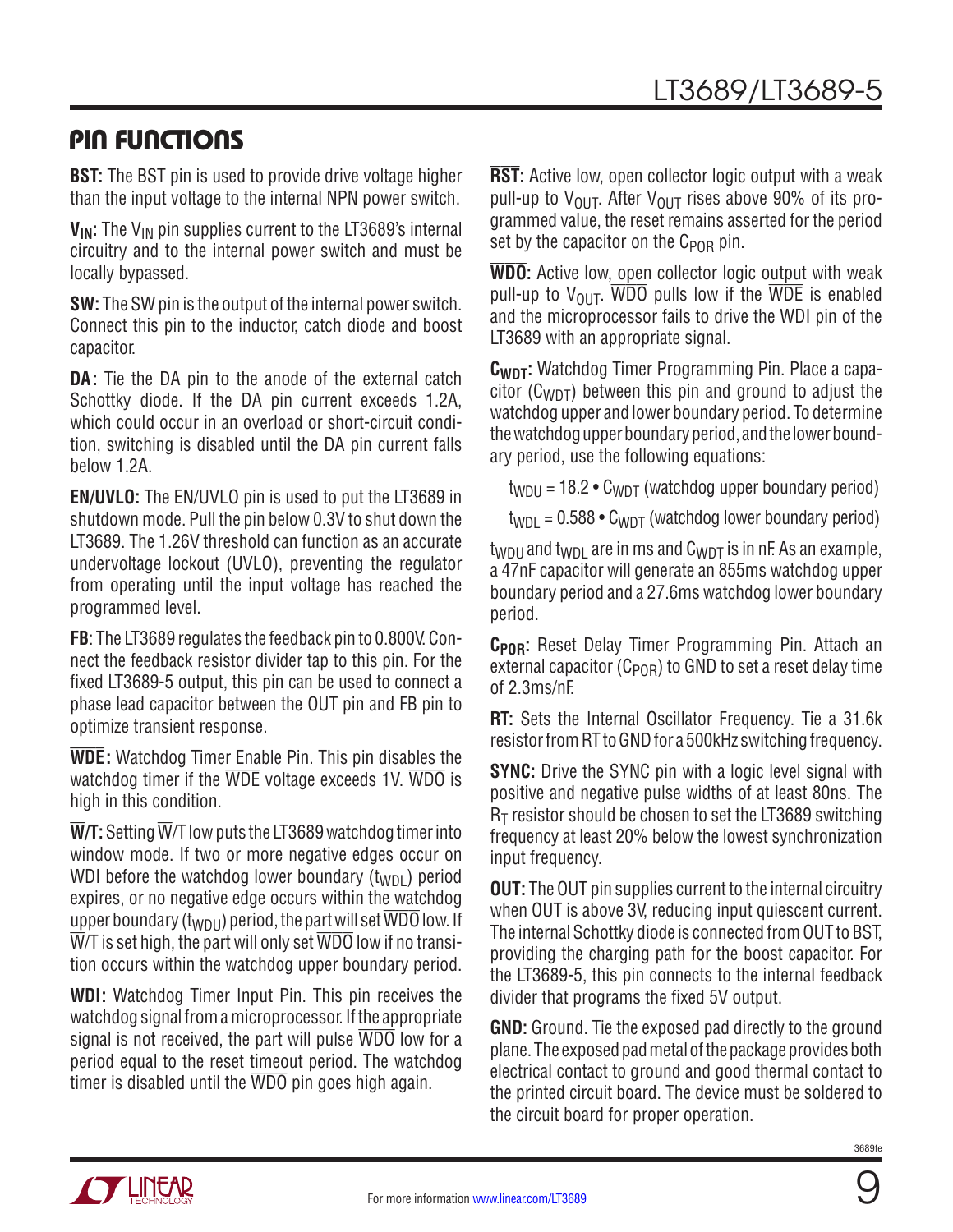# BLOCK DIAGRAM







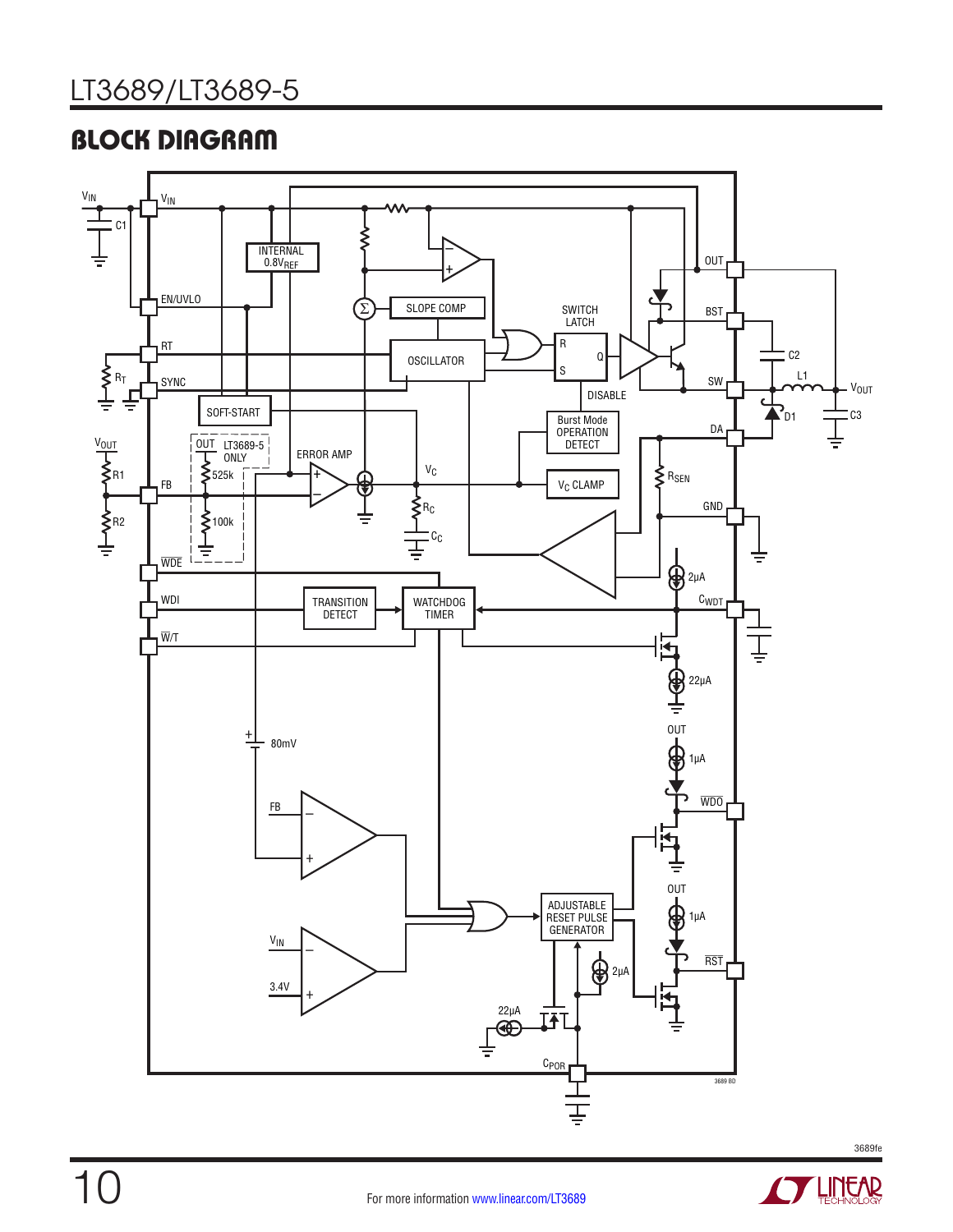### TIMING DIAGRAMS



POWER-ON RESET TIMING



WATCHDOG TIMING ( $\overline{W}/T$  = HIGH), TIMEOUT MODE



WATCHDOG TIMING ( $\overline{W}/T$  = LOW), WINDOW MODE

 $\rm t_{UV}$  = TIME REQUIRED TO ASSERT RST LOW ONCE V $\rm _{OUT}$  GOES BELOW V $\rm _{UV}$ t<sub>RST</sub> = PROGRAMMED RESET PERIOD

t<sub>WDU</sub> = WATCHDOG UPPER BOUNDARY PERIOD

t<sub>WDL</sub> = WATCHDOG WINDOW MODE LOWER BOUNDARY PERIOD

V<sub>UV</sub> = OUTPUT VOLTAGE RESET THRESHOLD

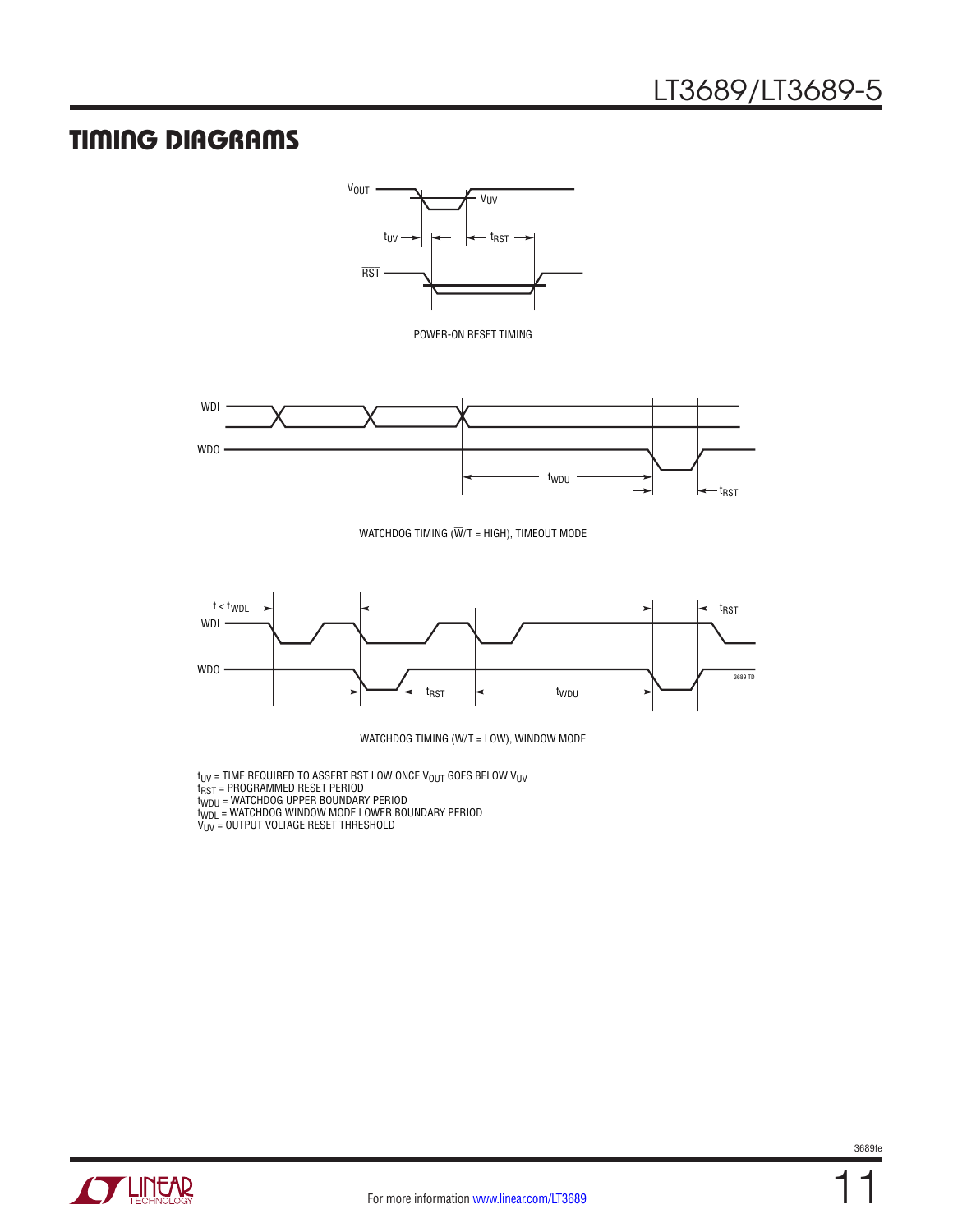# **OPERATION**

The LT3689 is a constant-frequency, current mode stepdown regulator with a watchdog and a reset timer that allows microprocessor supervisory functions. Operation can be best understood by referring to the Block Diagram. Keeping the EN/UVLO pin at ground completely shuts off the part drawing minimal current from the  $V_{IN}$  source. To turn on the internal bandgap and the rest of the logic circuitry, raise the EN/UVLO pin above the accurate threshold of 1.26V. Also,  $V_{IN}$  needs to be higher than 3.7V for the part to start switching.

#### **Switching Regulator Operation**

An oscillator, with frequency set by  $R_T$ , enables an RS flipflop, turning on the internal power switch. An amplifier and comparator monitor the current flowing between the  $V_{IN}$  and SW pins, turning the switch off when this current reaches a level determined by the voltage at  $V_c$ . An error amplifier measures the output voltage through the resistor divider tied to the FB pin and servos the  $V<sub>C</sub>$  voltage. If the error amplifier's output increases, more current is delivered to the output; if it decreases, less current is delivered. An active clamp on the  $V_C$  voltage provides current limit.

An internal regulator provides power to the control circuitry. The bias regulator normally draws current from the  $V_{\text{IN}}$ pin, but if the OUT pin is connected to an external voltage higher than 3V, bias current will be drawn from the external source (typically the regulated output voltage). This improves efficiency. The OUT pin also provides a current path to the internal boost diode that charges up the boost capacitor. The switch driver operates either from the  $V_{IN}$  or from the BST pin. An external capacitor is used to generate a voltage at the BST pin that is higher than the V<sub>IN</sub> supply. This allows the driver to fully saturate the internal bipolar NPN power switch for efficient operation. To further optimize efficiency, the LT3689 automatically switches to Burst Mode operation in light load situations. Between bursts, all circuitry associated with controlling the output switch is shut down, reducing the input supply current to 85µA in a typical application. The oscillator reduces the LT3689's operating frequency when the voltage at the FB pin is low. This frequency foldback helps to control the output current during start-up and overload conditions.

A comparator monitors the current flowing through the catch diode via the DA pin. This comparator delays switching if the diode current goes higher than 1.2A (typical) during a fault condition such as a shorted output with high input voltage. The switching will only resume once the diode current has fallen below the 1.2A limit. This way the DA comparator regulates the valley current of the inductor to 1.2A during a short-circuit.

The LT3689 has an overvoltage protection feature which disables switching when the  $V_{IN}$  goes above 38V (typical) during transients. When switching is disabled, the LT3689 can safely sustain transient input voltages up to 60V.

#### **Power-On Reset and Watchdog Timer Operation**

The LT3689 has a power-on reset (POR) comparator that monitors the regulated output voltage. If the output voltage is below 10% of the regulation value, the RST pin is pulled low. Once the output voltage crosses over 90% of the regulation value, a reset timer is started and RST is released after the programmed reset delay time. The reset delay is programmable through the  $C_{POR}$  pin.

The watchdog typically monitors a microprocessor's activity. The watchdog can be enabled or disabled by applying a logic signal to the WDE pin. The watchdog can be operated in either timeout or window mode by applying a logic signal to the  $\overline{W}/T$  pin. In timeout mode, the microprocessor is required to change the logic state of the WDI pin on a periodic basis in order to clear the watchdog timer and to prevent the WDO from going low. In window mode, the watchdog timer requires successive negative edges on the WDI pin to come within a programmed time window to keep WDO from going low. Therefore, in window mode, if the time between the two negative WDI edges is too short or too long, then the WDO pin will be pulled low. When the WDO pin goes low, either in timeout or in window mode, the reset timer turns on and keeps the WDO pin low. The WDO pin will go high again once the reset timer expires or the RST pin goes low when the output voltage falls 10% below the regulation value. Both the timeout and window periods can be set through the  $C_{WDT}$  pin.

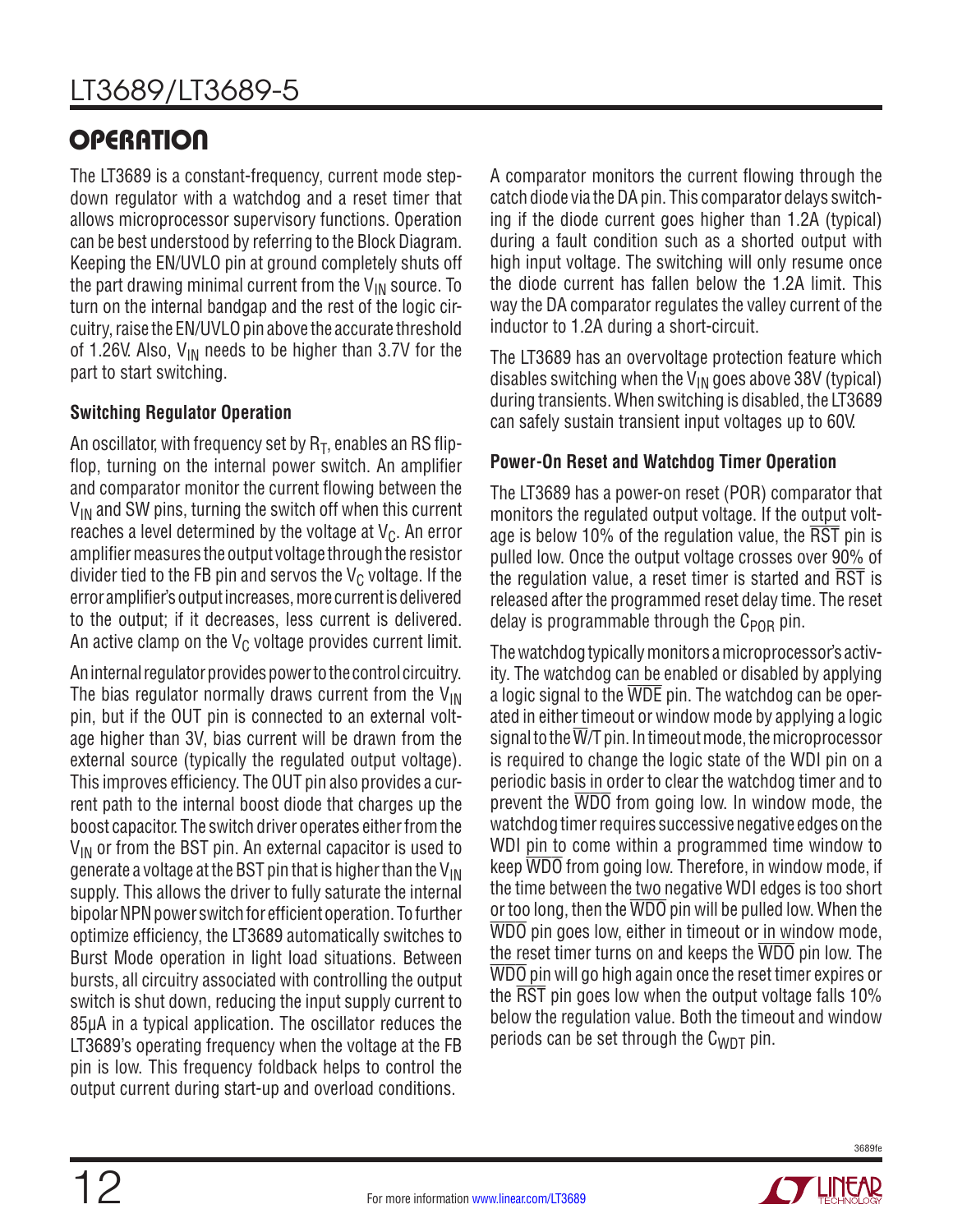The output voltage is programmed with a resistor divider between the output and the FB pin. Choose 1% resistors according to:

$$
R1 = R2 \left( \frac{V_{OUT}}{0.8V} - 1 \right)
$$

For reference designators, refer to the Block Diagram.

#### **Setting the Switching Frequency**

The LT3689 uses a constant-frequency PWM architecture that can be programmed to switch from 350kHz to 2.2MHz by using a resistor tied from the RT pin to ground. Table 1 shows the  $R<sub>T</sub>$  values for various switching frequencies.

| <b>SWITCHING FREQUENCY (MHz)</b> | $R_T$ (kΩ) |  |  |  |
|----------------------------------|------------|--|--|--|
| 0.35                             | 48.7       |  |  |  |
| 0.5                              | 31.6       |  |  |  |
| 0.6                              | 24.9       |  |  |  |
| 0.7                              | 20.5       |  |  |  |
| 0.8                              | 16.9       |  |  |  |
| 0.9                              | 14.7       |  |  |  |
| 1                                | 12.7       |  |  |  |
| 1.2                              | 9.53       |  |  |  |
| 1.4                              | 7.5        |  |  |  |
| 1.6                              | 6.04       |  |  |  |
| 1.8                              | 4.87       |  |  |  |
| 2                                | 4.02       |  |  |  |
| 2.2                              | 3.16       |  |  |  |

#### **Table 1. Switching Frequency vs RT**

#### **Operating Frequency Trade-Offs**

Selection of the operating frequency is a trade-off between efficiency, component size and maximum input voltage. The advantage of high frequency operation is that smaller inductor and capacitor values may be used. The disadvantages are lower efficiency, and narrower input voltage range at constant-frequency. The highest constant-switching frequency ( $f_{SW(MAX)}$ ) for a given application can be calculated as follows:

$$
f_{SW(MAX)} = \frac{V_{OUT} + V_D}{t_{ON(MIN)}(V_{IN} - V_{SW} + V_D)}
$$

where  $V_{IN}$  is the typical input voltage,  $V_{OUT}$  is the output voltage,  $V_D$  is the catch diode drop (~0.5V) and  $V_{SW}$  is the internal switch drop (~0.5V at maximum load). If the LT3689 is programmed to operate at a frequency higher than f<sub>SW(MAX)</sub> for a given  $V_{IN}$  input voltage, the LT3689 enters pulse-skipping mode, where it skips switching cycles to maintain regulation. At frequencies higher than f<sub>SW(MAX)</sub>, the LT3689 no longer operates with constantfrequency. The LT3689 enters pulse-skipping mode at frequencies higher than  $f_{SW(MAX)}$  because of the limitation on the LT3689's minimum on-time of 130ns. As the switching frequency is increased above  $f_{SW(MAX)}$ , the part is required to switch for shorter periods of time to maintain the same duty cycle. Delays associated with turning off the power switch dictate the minimum on-time of the part. When the required on-time decreases below the minimum on-time of 130ns, the switch pulse width remains fixed at 130ns (instead of becoming narrower to accommodate the duty cycle requirement). The inductor current ramps up to a value exceeding the load current and the output ripple increases. The part then remains off until the output voltage dips below the programmed value before it begins switching again.

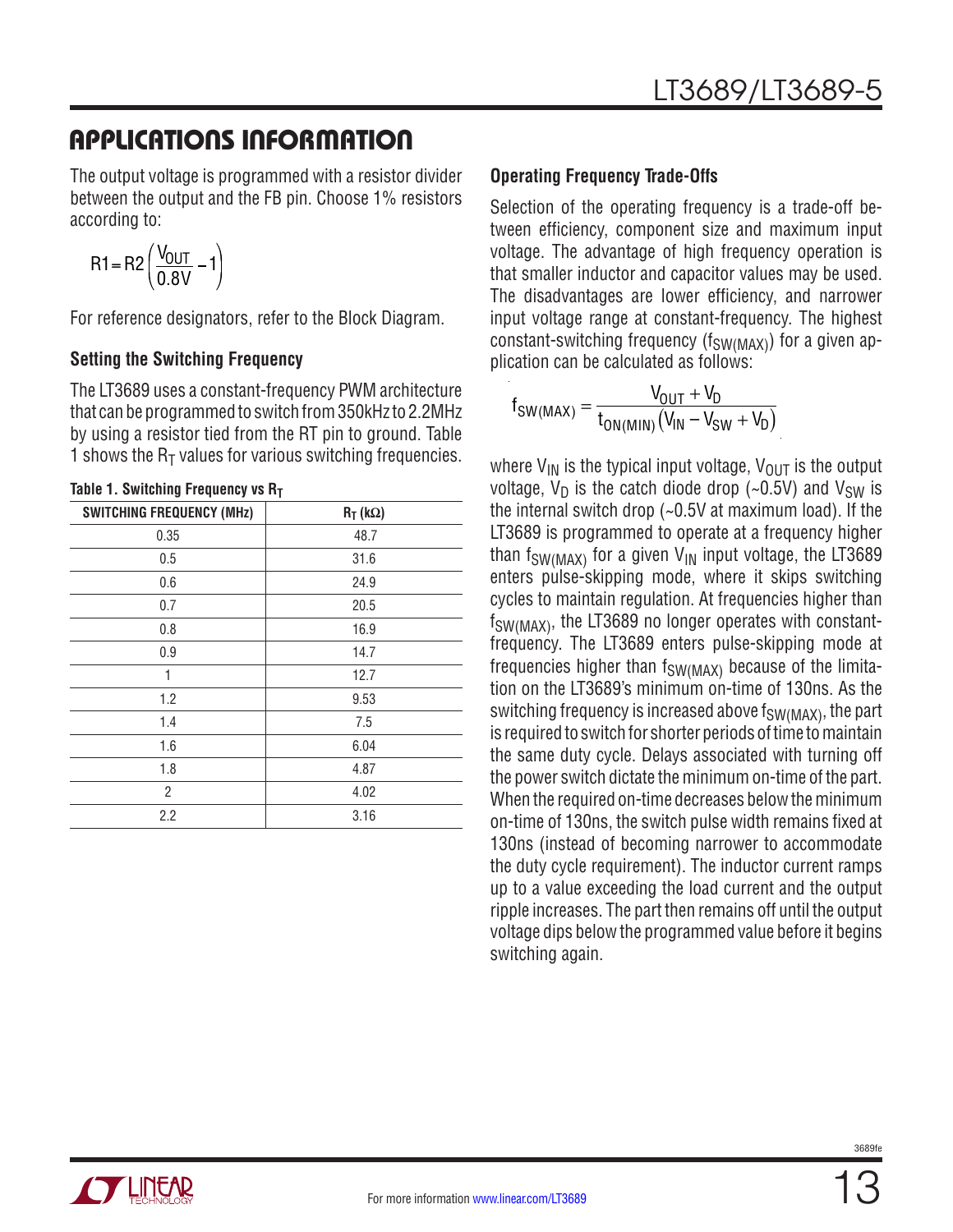#### **Maximum Operating Voltage**

The maximum input voltage for LT3689 applications depends on switching frequency, the absolute maximum ratings of the  $V_{IN}$  and BST pins, and by the minimum duty cycle (DC<sub>MIN</sub>). The LT3689 can operate from input voltages up to 36V, and safely withstand input transient voltages up to 60V. Note that while  $V_{IN} > 38V$  (typical), the LT3689 will stop switching, allowing the output to fall out of regulation.

 $DC_{MIN} = t_{ON(MIN)} \cdot f_{SW}$ 

where  $t_{ON(MIN)}$  is equal to 130ns (for  $T_J > 125^{\circ}C$   $t_{ON(MIN)}$ is equal to  $150$ ns) and  $f_{SW}$  is the switching frequency. Running at a lower switching frequency allows a lower minimum duty cycle. The maximum input voltage before pulse-skipping occurs depends on the output voltage and the minimum duty cycle:

$$
V_{IN(PS)} = \frac{V_{OUT} + V_D}{DC_{MIN}} - V_D + V_{SW}
$$

Example:  $f_{SW}$  = 790kHz,  $V_{OUT}$  = 3.3V,  $DC_{MIN} = 130$ ns • 790kHz = 0.103  $V_{\text{IN(PS)}} = \frac{3.3V + 0.4V}{0.103} - 0.4V + 0.4V = 36V$ 

The LT3689 will regulate the output current at input voltages greater than  $V_{\text{IN(PS)}}$ . For example, an application



14

Figure 1. Operation Below V<sub>IN(PS)</sub>. V<sub>IN</sub> = 10V,  $V_{\text{OUT}} = 1.8V$  and  $f_{\text{SW}} = 1.5MHz$ 

with an output voltage of 1.8V and switching frequency of 1.5MHz has a  $V_{\text{IN(PS)}}$  of 11.3V, as shown in Figure 1. Figure 2 shows operation at 24V. Output ripple and peak inductor current have significantly increased. A saturating inductor may further reduce performance. For input voltages over 30V, there are restrictions on the inductor size and saturation rating. See the Inductor Selection section for more details. In pulse-skipping mode, the LT3689 skips switching pulses to maintain output regulation. Above 38V (typical) switching will stop. Transients of up to 60V are acceptable, regardless of switching frequency.

#### **Minimum Operating Voltage Range**

The minimum input voltage is determined either by the LT3689's minimum operating voltage of ~3.4V or by its maximum duty cycle. The duty cycle is the fraction of time that the internal switch is on and is determined by the input and output voltages:

$$
DC = \frac{V_{OUT} + V_D}{V_{IN} - V_{SW} + V_D}
$$

Unlike many fixed frequency regulators, the LT3689 can extend its duty cycle by remaining on for multiple cycles. The LT3689 will not switch off at the end of each clock cycle if there is sufficient voltage across the boost capacitor (C3 in the Block Diagram). Eventually, the voltage on the boost capacitor falls and requires refreshing. Circuitry detects



Figure 2. Operation Above V<sub>IN(PS)</sub>. V<sub>IN</sub> = 24V,  $V_{\text{OUT}} = 1.8V$  and  $f_{\text{SW}} = 1.5MHz$ . Output Ripple **and Peak Inductor Current Increase**

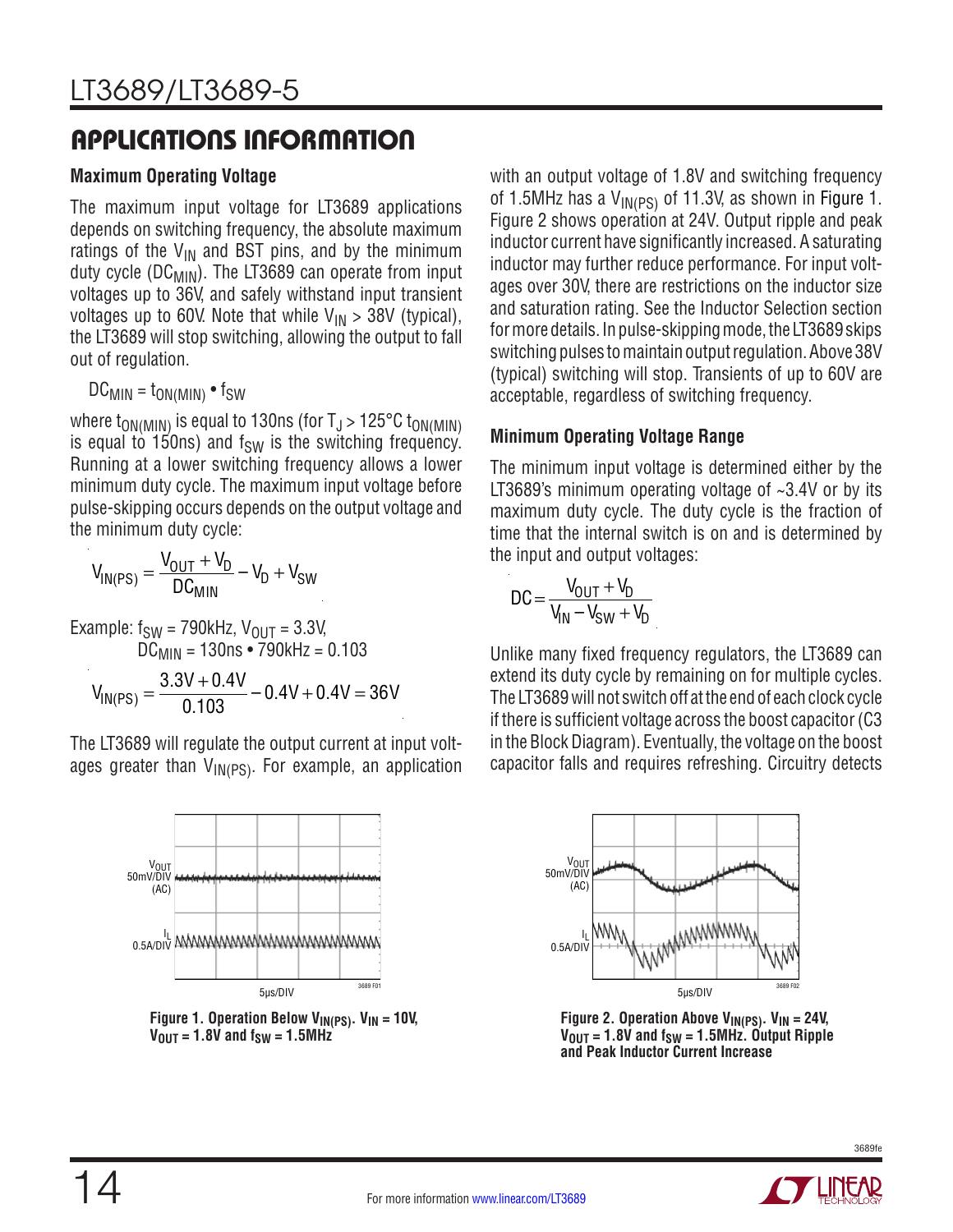this condition and forces the switch to turn off, allowing the inductor current to charge up the boost capacitor. This places a limitation on the maximum duty cycle. The maximum duty cycle that the LT3689 can sustain is 90%. From this  $DC_{MAX}$  number, the minimum operating voltage can be calculated using the following equation:

$$
V_{IN(M1N)} = \frac{V_{OUT} + V_D}{0.90} - V_D + V_{SW}
$$

Example:  $V_{OUIT} = 3.3V$ 

$$
V_{IN(MIN)} = \frac{3.3V + 0.4V}{0.90} - 0.4V + 0.4V = 4.1V
$$

#### **Inductor Selection and Maximum Output Current**

A good first choice for the inductor value is:

$$
L = (V_{\text{OUT}} + V_{\text{F}}) \bullet \frac{2.2 \text{MHz}}{f_{\text{SW}}}
$$

where  $V_F$  is the voltage drop of the catch diode (~0.4V),  $f<sub>SW</sub>$  is the switching frequency in MHz, and L is in  $\mu$ H. The inductor's RMS current rating must be greater than the maximum load current and its saturation current should be at least 30% higher. For robust operation in fault conditions (start-up or short-circuit) and high input voltage ( $>30V$ ), use an 8.2µH or greater inductor (for T<sub>J</sub> $>125^{\circ}$ C, use 10µH or larger) with a saturation rating of 2.5A, or higher. To keep the efficiency high, the series resistance (DCR) should be less than  $0.15\Omega$  and the core material should be intended for high frequency applications. Table 2 lists several vendors and suitable types.

The current in the inductor is a triangle wave with an average value equal to the load current. The peak switch current is equal to the output current plus half the peak-topeak inductor ripple current. The LT3689 limits its switch current in order to protect itself and the system from overload faults. Therefore, the maximum output current that the LT3689 will deliver depends on the switch current limit, the inductor value, and the input and output voltages. Also, if the inductor current's bottom peak exceeds the DA current limit  $(I_{LIM(DA)})$  at high output currents then the DA current comparator will regulate the bottom peak to  $I_{LIM(DA)}$ . This will result in higher inductor ripple current and will further limit the max output current. The DA current limit consists of a DC and an AC component. The nominal DC component is fixed at 1.2A. The AC component depends on the output voltage, inductor size and a fixed time delay between the DA comparator turning off and switch turning on. Therefore, the DA current limit  $I_{LIM(DA)}$  will increase as the output voltage collapses under overload conditions.

$$
I_{LIM(DA)} = 1.2A - \frac{(V_{OUT} + V_D)}{L} \cdot 0.25 \mu s
$$

| VENDOR           | <b>URL</b>        | <b>PART SERIES</b>         | <b>INDUCTANCE RANGE</b><br>$(\mu H)$ | <b>SIZE</b><br>(mm)                  |
|------------------|-------------------|----------------------------|--------------------------------------|--------------------------------------|
| Sumida           | www.sumida.com    | CDRH4D28<br>CDRH5D28       | 1.2 to $4.7$<br>$2.5$ to 10          | $4.5 \times 4.5$<br>$5.5 \times 5.5$ |
| Toko             | www.toko.com      | A916CY<br><b>D585LC</b>    | 2 to 12<br>1.1 to 39                 | $6.3 \times 6.2$<br>$8.1 \times 8$   |
| Würth Elektronik | www.we-online.com | $WE-TPC(M)$<br>$WE-PD2(M)$ | 1 to 10<br>2.2 to 22                 | $4.8 \times 4.8$<br>$5.2 \times 5.8$ |

| <b>Table 2. Inductor Vendors</b> |  |
|----------------------------------|--|
|                                  |  |



3689f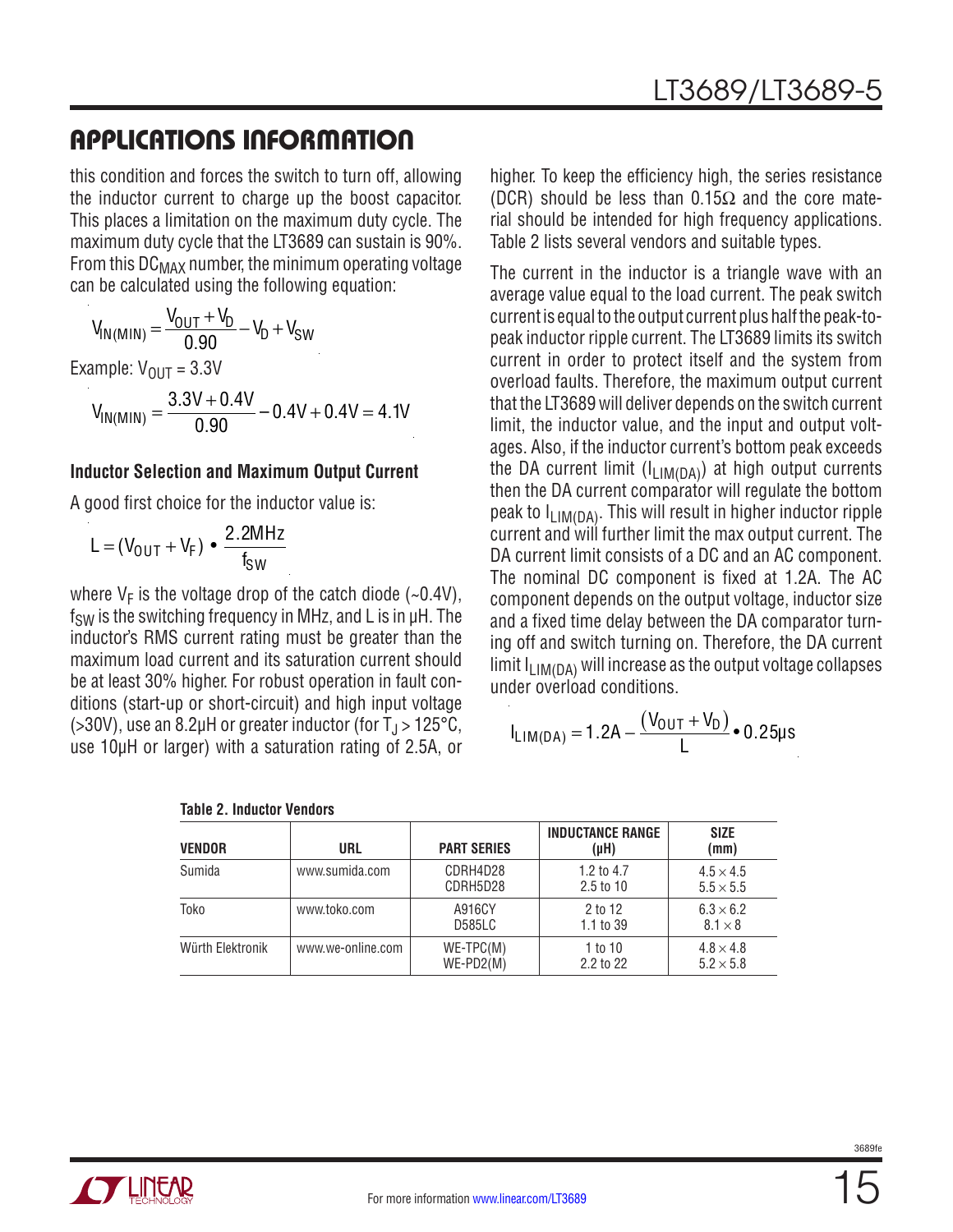Choose an inductor using the previous inductor selection equation to guarantee 700mA of output current. If using a smaller inductor, check the DA current limit equation to verify that the DA circuitry will not lower the switching frequency.

When the switch is off, the potential across the inductor is the output voltage plus the catch diode drop. This gives the peak-to-peak ripple current in the inductor:

$$
\Delta I_{L} = \frac{(1 - DC)(V_{OUT} + V_{D})}{L \cdot f_{SW}}
$$

where  $f_{SW}$  is the switching frequency of the LT3689 and L is the value of the inductor. The peak inductor and switch current is:

$$
I_{SW(PK)} = I_{L(PK)} = I_{OUT} + \frac{\Delta I_L}{2}
$$

To maintain output regulation, this peak current must be less than the LT3689's switch current limit  $I_{LIM}$ .  $I_{LIM}$  is at least 1.5A for at low duty cycles and decreases linearly to  $0.87A$  at DC =  $85\%$ . The maximum output current is a function of the chosen inductor value.

$$
I_{\text{OUT}(MAX)} = I_{\text{LIM}} - \frac{\Delta I_{\text{L}}}{2}
$$
  
= 1.15A • (1-0.28 • DC) -  $\frac{\Delta I_{\text{L}}}{2}$ 

Choosing an inductor value so that the ripple current is small will allow a maximum output current near the switch current limit.

One approach to choosing the inductor is to start with the preceding simple rule, determine the available inductors, and choose one to meet cost or space goals. Next, use these equations to check that the LT3689 will be able to deliver the required output current. Note again that these equations assume that the inductor current is continuous. Discontinuous operation occurs when  $I<sub>OUT</sub>$  is less than  $\Delta I_1/2$ .

Of course, such a simple design guide will not always result in the optimum inductor for the application. A larger value inductor provides a slightly higher maximum load current and will reduce the output voltage ripple. If the load is lower than 0.7A, decrease the value of the inductor and operate with a higher ripple current. This allows the use of a physically smaller inductor, or one with a lower DCR resulting in higher efficiency. There are graphs in the Typical Performance Characteristics section of this data sheet that show the maximum load current as a function of input voltage for several popular output voltages. Low inductance may result in discontinuous mode operation, which is okay but further reduces maximum load current. For details of maximum output current and discontinuous mode operation, see Linear Technology Application Note 44. Finally, for duty cycles greater than 50% ( $V_{\text{OUT}}/V_{\text{IN}} > 0.5$ ), a minimum inductance is required to avoid subharmonic oscillations:

$$
L_{MIN} = \frac{1.4 (V_{OUT} + V_D)}{f_{SW}}
$$

where  $L_{MIN}$  is in  $\mu$ H,  $V_{OUT}$  and  $V_D$  are in volts, and f<sub>SW</sub> is in MHz.

#### **Input Capacitor**

Bypass the input of the LT3689 circuit with a ceramic capacitor of an X7R or X5R type. Y5V types have poor performance over temperature and applied voltage, and should not be used. The minimum value of input capacitance depends on the switching frequency. Use an input capacitor of 1µF or more for switching frequencies between 1MHz to 2.2MHz, and 2.2µF or more for frequencies lower than 1MHz. If the input power source has high impedance, or there is significant inductance due to long wires or cables, additional bulk capacitance may be necessary. This can be provided with a lower performance electrolytic capacitor. Step-down regulators draw current from the input supply in pulses with very fast rise and fall times. The input capacitor is required to reduce the resulting voltage ripple at the LT3689 input and to force this very high frequency switching current into a tight local loop, minimizing EMI. A ceramic capacitor is capable of this task, but only if it is placed close to the LT3689 and the catch diode (see the PCB Layout section). A second precaution regarding the ceramic input capacitor concerns the maximum input voltage rating of the LT3689. A ceramic input capacitor combined with trace or cable inductance forms a high quality (under damped) tank circuit. If the

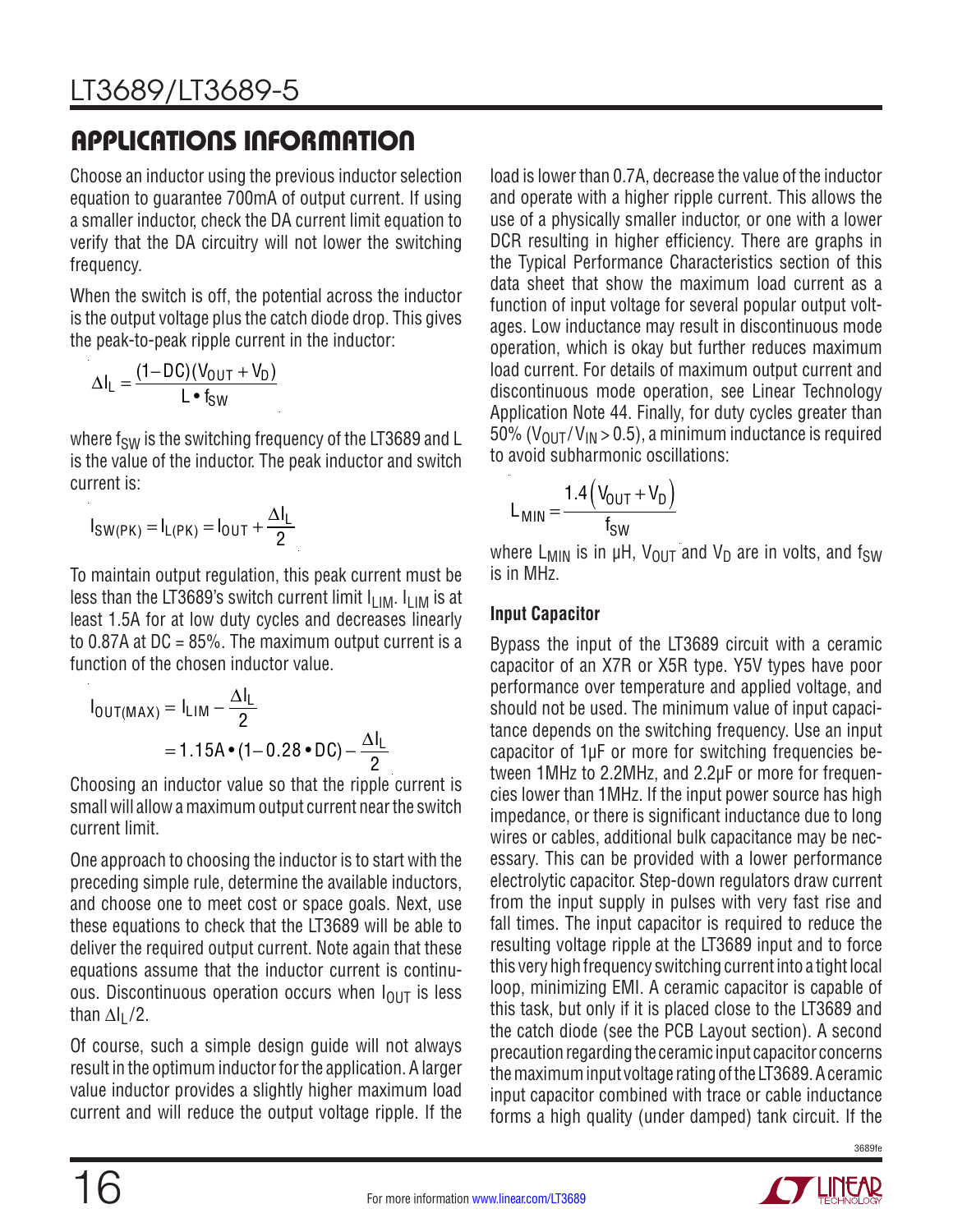LT3689 circuit is plugged into a live supply, the input voltage can ring to twice its nominal value, possibly exceeding the LT3689's voltage rating. For a complete discussion, see Linear Technology's Application Note 88.

#### **Output Capacitor and Output Ripple**

The output capacitor has two essential functions. Along with the inductor, it filters the square wave generated by the LT3689 to produce the DC output. In this role it determines the output ripple, and low impedance at the switching frequency is important. The second function is to store energy in order to satisfy transient loads and stabilize the LT3689's control loop. Ceramic capacitors have very low equivalent series resistance (ESR) and provide the best ripple performance. A good starting value is:

$$
C_{\text{OUT}} = \frac{50}{V_{\text{OUT}} \ f_{\text{SW}}}
$$

where  $f_{SW}$  is in MHz, and  $C_{OUT}$  is the recommended output capacitance in µF. Use X5R or X7R types, which will provide low output ripple and good transient response. Transient performance can be improved with a high value capacitor, but a phase lead capacitor across the feedback resistor R1 may be required to get the full benefit (see the Frequency Compensation section).

High performance electrolytic capacitors can be used for the output capacitor. Low ESR is important, so choose one that is intended for use in switching regulators. The ESR should be specified by the supplier and should be 0.1 $\Omega$ or less. Such a capacitor will be larger than a ceramic capacitor and will have a larger capacitance because the

capacitor must be large to achieve low ESR. Table 3 lists several capacitor vendors.

| <b>VENDOR</b> | <b>PHONE</b>   | <b>URL</b>          |
|---------------|----------------|---------------------|
| Panasonic     | (714) 373-7366 | www.panasonic.com   |
| Kemet         | (864) 963-6300 | www.kemet.com       |
| Sanyo         | (408) 749-9714 | www.sanyovideo.com  |
| Murata        | (408) 436-1300 | www.murata.com      |
| <b>AVX</b>    |                | www.avxcorp.com     |
| Taiyo Yuden   | (864) 963-6300 | www.taiyo-yuden.com |

#### **Catch Diode**

The catch diode conducts current only during switch-off time. Average forward current in normal operation can be calculated from:

$$
I_{D(AVG)} = \frac{I_{OUT} (V_{IN} - V_{OUT})}{V_{IN}}
$$

where  $I_{\text{OUT}}$  is the output load current. The only reason to consider a diode with a larger current rating than necessary for nominal operation is for the worst-case condition of shorted output. The diode current will then increase to the typical peak switch current limit. Peak reverse voltage is equal to the regulator input voltage. Use a Schottky diode with a reverse voltage rating greater than the input voltage. The overvoltage protection feature in the LT3689 will keep the switch off when  $V_{IN} > 38V$  (typical), which allows the use of a 40V rated Schottky even when  $V_{IN}$ ranges up to 60V. Table 4 lists several Schottky diodes and their manufacturers.

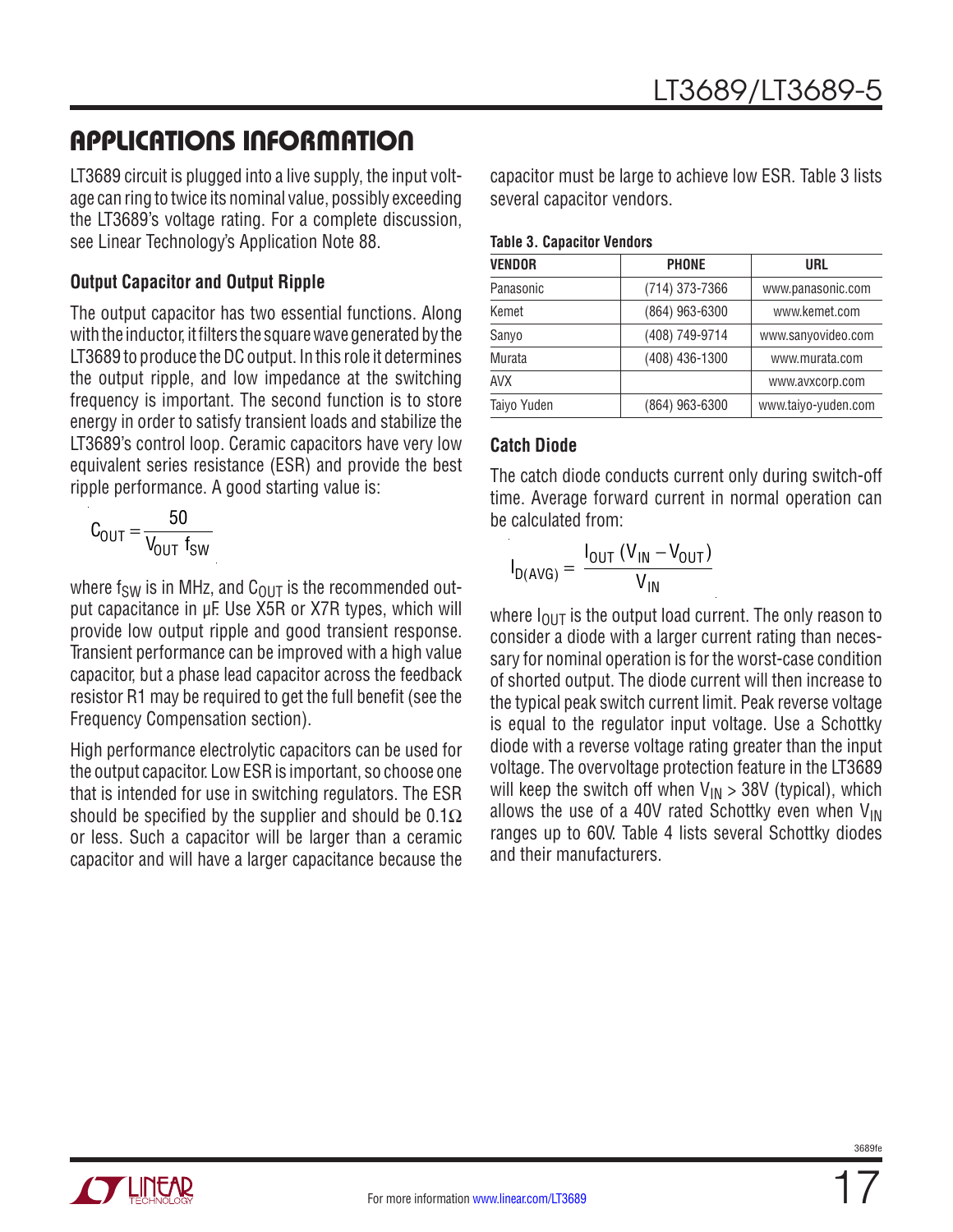**Table 4. Diode Vendors**

| <b>PART NUMBER</b>                                                                                        | V <sub>R</sub><br>(V)      | <b>LAVE</b><br>(A) | V <sub>F</sub> AT I <sub>AVE</sub><br>(mV) |
|-----------------------------------------------------------------------------------------------------------|----------------------------|--------------------|--------------------------------------------|
| On Semiconductor<br>MBRM120E<br>MBRM140                                                                   | 20<br>40                   |                    | 530<br>550                                 |
| Diodes Inc.<br>B <sub>120</sub><br>B <sub>130</sub><br>B <sub>140</sub><br><b>B0540W</b><br><b>B140HB</b> | 20<br>30<br>40<br>40<br>40 | 0.5                | 500<br>500<br>500<br>510<br>530            |

#### **Ceramic Capacitors**

Ceramic capacitors are small, robust and have very low ESR. However, ceramic capacitors can cause problems when used with the LT3689 due to their piezoelectric nature. When in Burst Mode operation, the LT3689's switching frequency depends on the load current, and at very light loads the LT3689 can excite the ceramic capacitor at audio frequencies, generating audible noise. Since the LT3689 operates at a lower current limit during Burst Mode operation, the noise is typically very quiet. If this noise is unacceptable, use a high performance tantalum or electrolytic capacitor at the output.

#### **Frequency Compensation**

The LT3689 uses current mode control to regulate the output, which simplifies loop compensation. In particular, the LT3689 does not require the ESR of the output capacitor for stability, allowing the use of ceramic capacitors to achieve low output ripple and small circuit size. Figure 3 shows an equivalent circuit for the LT3689 control loop. The error amp is a transconductance amplifier with finite output impedance. The power section, consisting of the modulator, power switch and inductor, is modeled as a transconductance amplifier generating an output current proportional to the voltage at the  $V_C$  node. Note that the output capacitor, C1, integrates this current, and that the capacitor on the  $V_C$  node ( $C_C$ ) integrates the error amplifier output current, resulting in two poles in the loop.  $R_C$ provides a zero. With the recommended output capacitor, the loop crossover occurs above the  $R_C C_C$  zero. This simple model works well as long as the value of the inductor is not too high and the loop crossover frequency is much lower than the switching frequency. With a larger ceramic capacitor (very low ESR), crossover may be lower and a phase lead capacitor  $(C_{PI})$  across the feedback divider may improve the phase margin and transient response. Large electrolytic capacitors may have an ESR large enough to create an additional zero, and the phase lead may not be necessary.



**Figure 3. Model for the Loop Response**

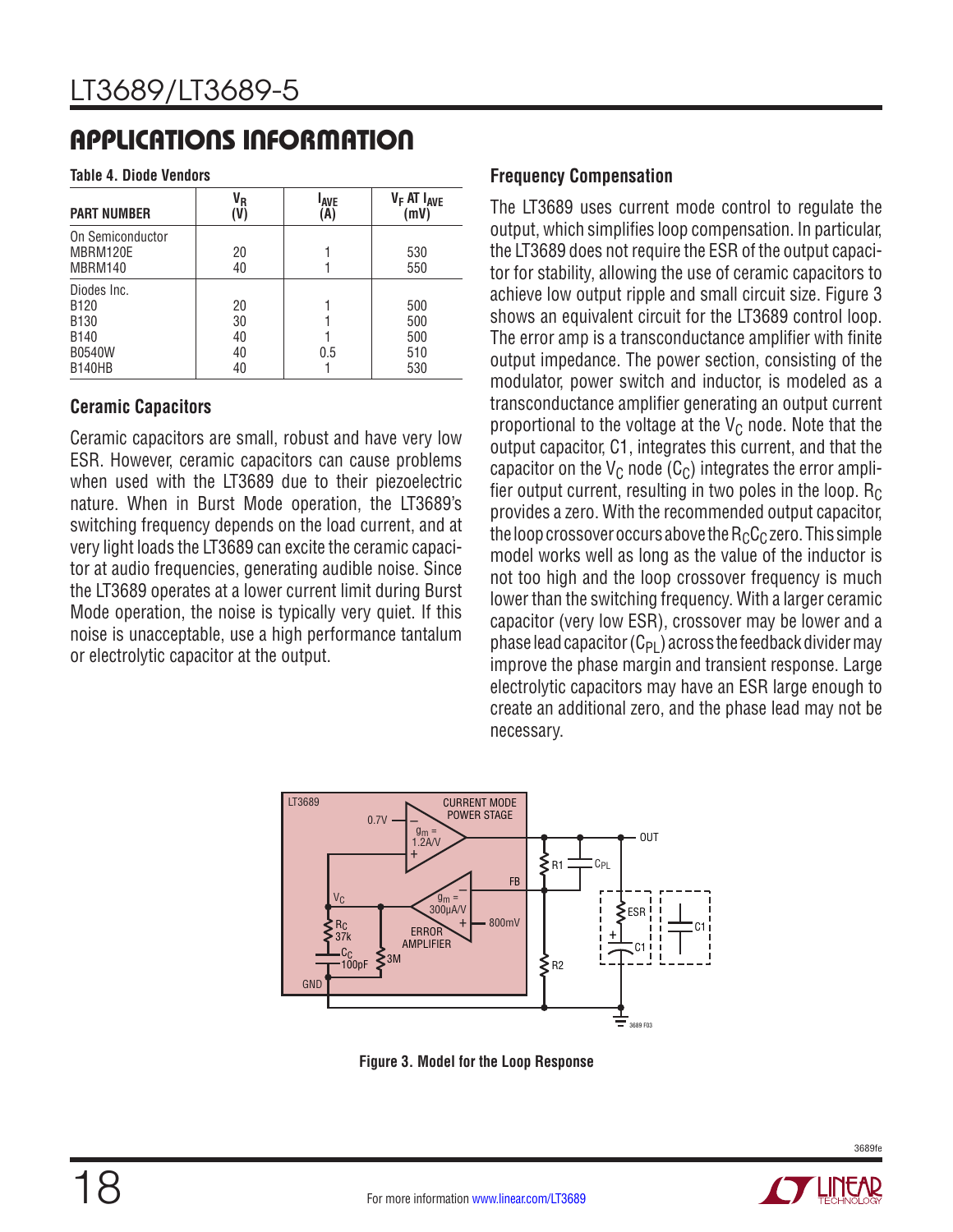Most applications running at  $V_{IN}$  greater than 20V will require a small phase lead capacitor, ranging from 2pF to about 30pF, between the FB pin and  $V_{OUT}$  for good transient response. The circuits in the Typical Applications section use the appropriate phase lead capacitors and are stable at all input voltages.

If the output capacitor is different than the recommended capacitor, stability should be checked across all operating conditions, including load current, input voltage and temperature. The LT1375 data sheet contains a more thorough discussion of loop compensation and describes how to test the stability using a transient load. Figure 4 shows the transient response when the load current is stepped from 360mA to 720mA and back to 360mA.

#### **Low Ripple Burst Mode Operation and Pulse-Skipping Mode**

The LT3689 is capable of operating in either low ripple Burst Mode operation or pulse-skipping mode, which is selected using the SYNC pin. See the Synchronization section for details. To enhance efficiency at light loads, the LT3689 can be operated in low ripple Burst Mode operation that keeps the output capacitor charged to the proper voltage while minimizing the input quiescent current. During Burst Mode operation, the LT3689 delivers single cycle bursts of current to the output capacitor followed by sleep periods

where the output power is delivered to the load by the output capacitor. Because the LT3689 delivers power to the output with single, low current pulses, the output ripple is kept below 15mV for a typical application. The LT3689-5 has a slightly higher output ripple of 25mV. This higher ripple can be reduced by using a larger output capacitor. In addition,  $V_{IN}$  and OUT quiescent currents are reduced to typically 50µA and 75µA, respectively, during the sleep time. As the load current decreases towards a no-load condition, the percentage of time that the LT3689 operates in sleep mode increases and the average input current is greatly reduced, resulting in high efficiency even at very low loads (see Figure 5).

At higher output loads (above approximately 60mA at  $V_{IN}$  = 12V for the front page application) the LT3689 will be running at the frequency programmed by the  $R<sub>T</sub>$  resistor, and will be operating in standard PWM mode. The transition between PWM and low ripple Burst Mode operation is seamless, and will not disturb the output voltage. If low quiescent current is not required, the LT3689 can operate in pulse-skipping mode. The benefit of this mode is that the LT3689 will enter full frequency standard PWM operation at a lower output load current than when in Burst Mode operation. The front page application circuit will switch at full frequency at output loads higher than about 15mA at 12V<sub>IN</sub>.



**Figure 4. Transient Load Response of the LT3689 Front Page Application as the Load Current is Stepped from 360mA to 720mA.**  $V_{OUT} = 3.3V$ ,  $V_{IN} = 12V$ 



**Figure 5. Burst Mode Operation**

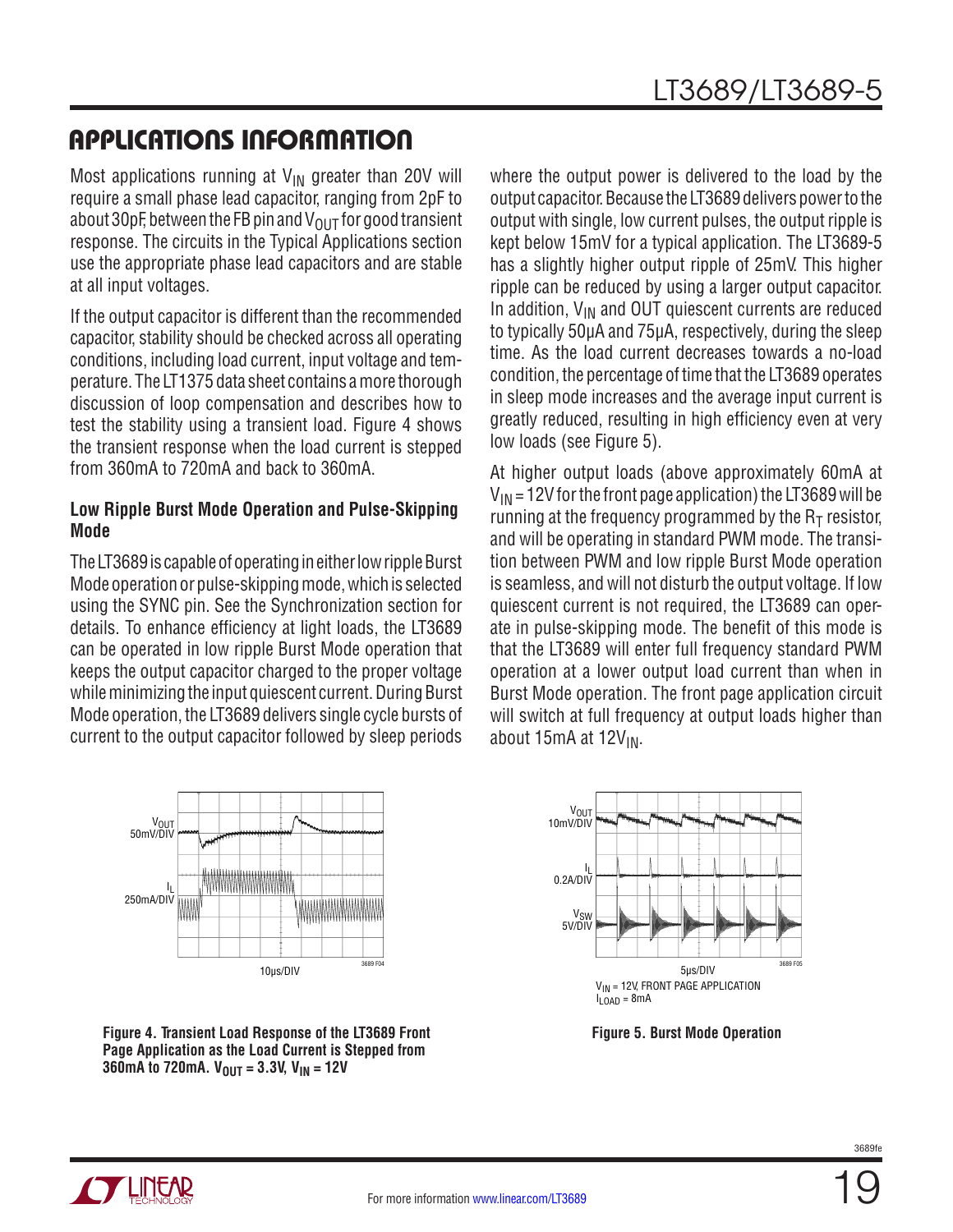#### **BST and OUT Pin Considerations**

Capacitor C3 and the internal boost Schottky diode (see the Block Diagram) are used to generate a boost voltage that is higher than the input voltage. In most cases, a 0.1µF capacitor will work well. Figure 6 shows three ways to arrange the boost circuit. The BST pin must be more than 2.3V above the SW pin for best efficiency. For outputs of 3V and above, the standard circuit (Figure 6a) is best. For outputs between 2.8V and 3V, use a 0.47µF boost capacitor. A 2.5V output presents a special case because it is marginally adequate to support the boosted drive stage while using the internal boost diode. For reliable BST pin operation with 2.5V outputs, use a good external Schottky diode (such as ON Semiconductor's MBR0540), and a 0.47µF boost capacitor (see Figure 6b). For lower output voltages, the boost diode can be tied to the input (Figure 6c), or to another supply greater than 2.8V. The circuit in Figure 6a is more efficient because the BST pin current and OUT pin quiescent current comes from a lower

voltage source. Ensure that the maximum voltage ratings of the BST and OUT pins are not exceeded.

The minimum operating voltage of an LT3689 application is limited by the minimum input voltage (3.7V) and by the maximum duty cycle, as outlined in the Minimum Operating Voltage Range section. For proper start-up, the minimum input voltage is also limited by the boost circuit. If the input voltage is ramped slowly, or the LT3689 is turned on with its EN/UVLO pin when the output is already in regulation, then the boost capacitor may not be fully charged. Because the boost capacitor is charged with the energy stored in the inductor, the circuit will rely on some minimum load current to get the boost circuit running properly. This minimum load will depend on input and output voltages, and on the arrangement of the boost circuit. The minimum load generally goes to zero once the circuit has started. For lower start-up voltage, the boost diode can be tied to  $V_{IN}$ ; however, this restricts the input range to one-half of the absolute maximum rating of the BST pin.



**Figure 6. Three Circuits for Generating the Boost Voltage**

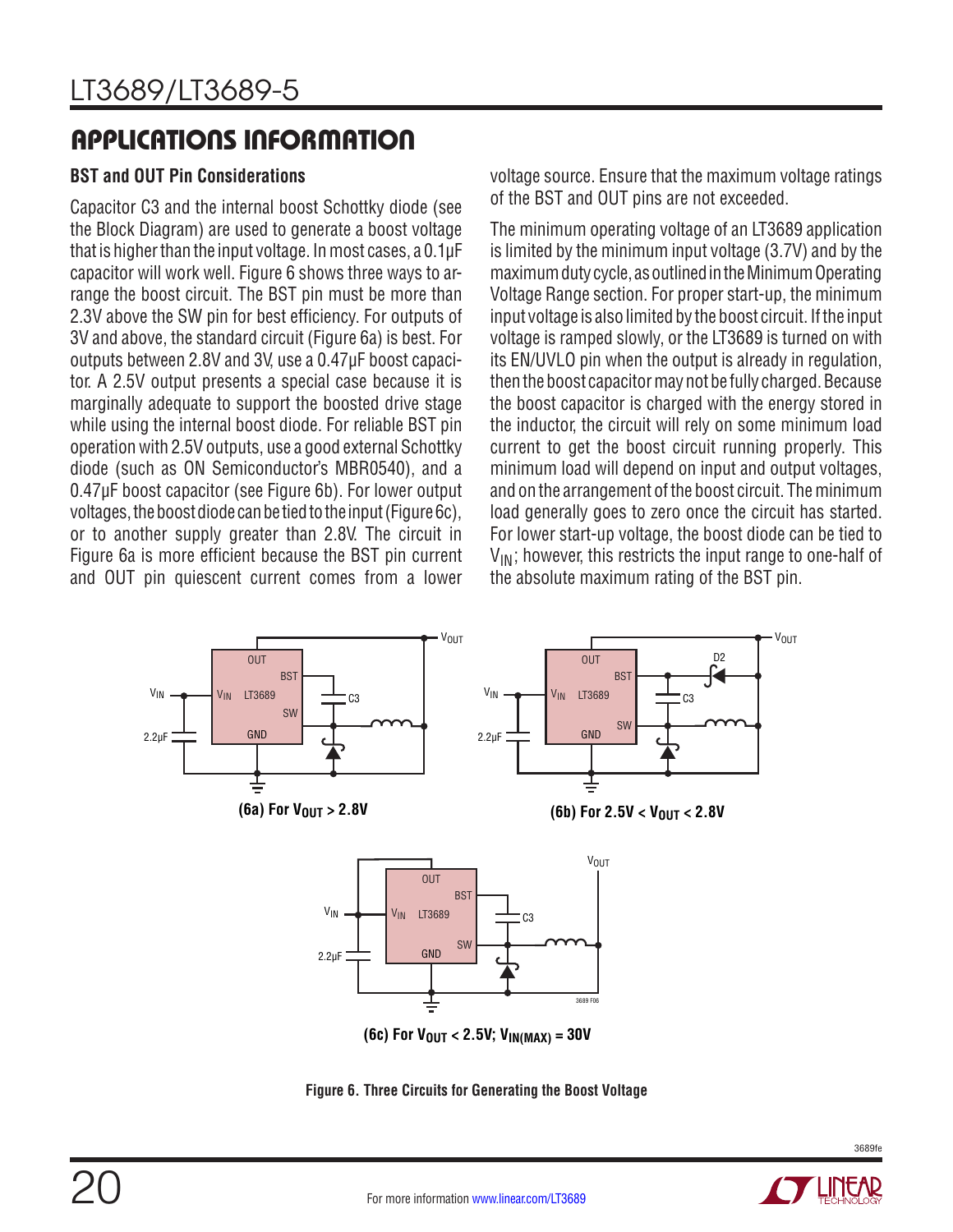Another way to lower the start-up voltage is by using a resistor divider on the EN/UVLO pin (see the Shutdown and Undervoltage Lockout section). A resistor divider on EN/UVLO pin programs the turn-on threshold to slightly higher than the minimum  $V_{IN}$  voltage required to run at full load. Below the EN/UVLO high voltage, the part will stay shut off and the output cap will remain discharged during the worse case slow  $V_{IN}$  ramp. When the EN/UVLO pin crosses the EN/UVLO high threshold, the part will turn on and the empty output capacitor will provide enough load to bring the output voltage in regulation. This technique significantly lowers the start-up voltage of the circuit. The plot in Figure 7 depicts the minimum load required to start and run (as a function of input voltage). It also depicts the benefit of programming the EN/UVLO threshold to lower the start-up voltage at low load currents. At light loads, the inductor current becomes discontinuous and the effective

duty cycle can be very high. This reduces the minimum input voltage to approximately 300mV above  $V_{OUT}$ . At higher load currents, the inductor current is continuous and the duty cycle is limited by the maximum duty cycle of the LT3689, requiring a higher input voltage to maintain regulation.

#### **Soft-Start**

The LT3689 has an internal soft-start that gradually ramps up the switch current limit from about 100mA to the switch's maximum current limit in typical value of 150µs, as shown in Figure 8. This feature limits the inrush current during start-up and prevents the switch current from spiking when the EN/UVLO pin crosses the UVLO threshold. A soft-start sequence is also initiated right after a  $V_{IN}$  overvoltage/ undervoltage lockout, or thermal shutdown fault in order to prevent the switch current from suddenly jumping to its maximum current limit.







**Figure 8. Internal Soft-Start**

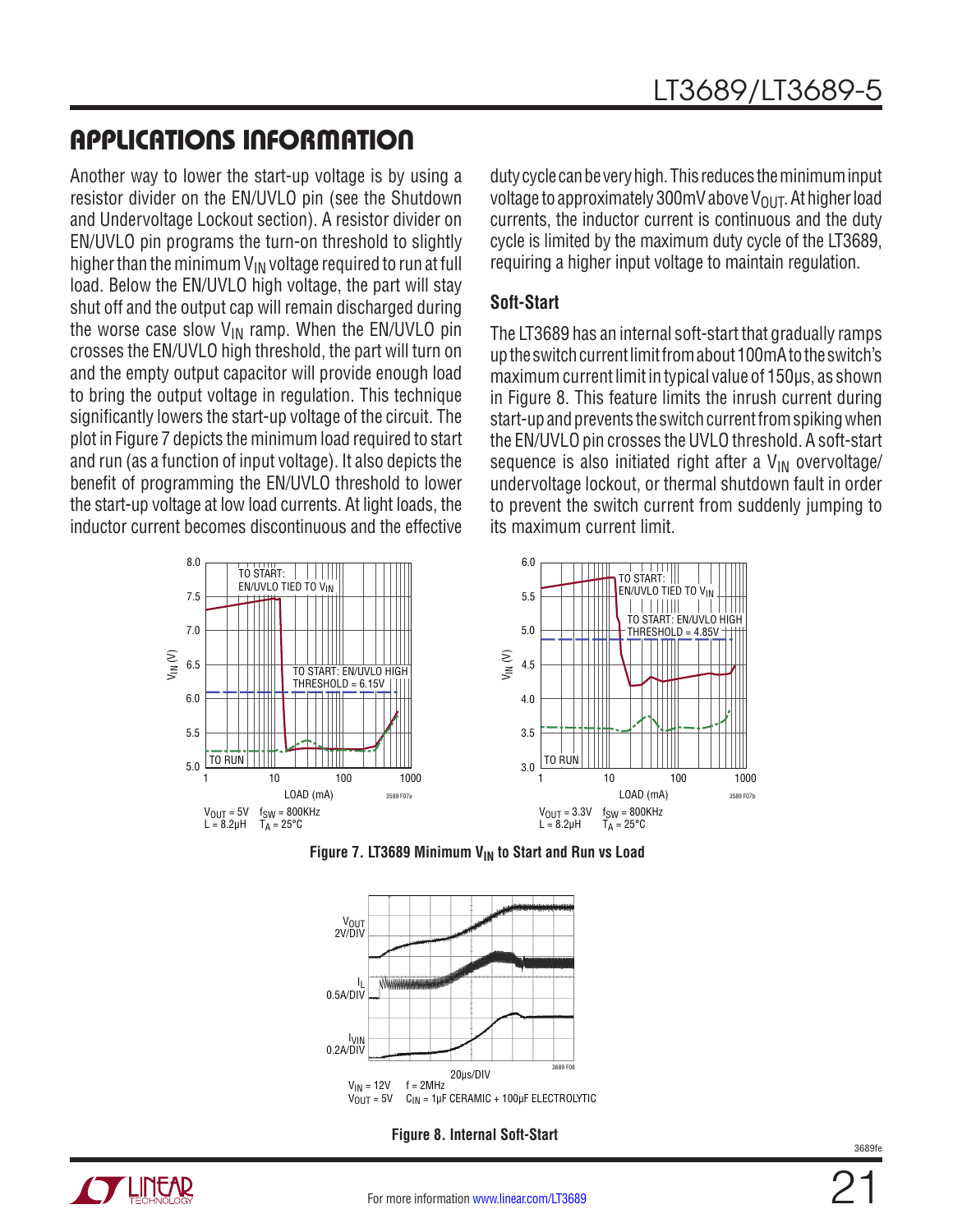#### **Synchronization**

To select low ripple Burst Mode operation, tie the SYNC pin below 0.3V (this can be ground or a logic output). Synchronizing the LT3689 oscillator to an external frequency can be done by connecting a square wave (with positive and negative pulse width >80ns) to the SYNC pin. The square wave amplitude should have valleys that are below 0.3V and peaks that are above 1V (up to 6V).

The LT3689 will not enter Burst Mode operation at low output loads while synchronized to an external clock, but instead will skip pulses to maintain regulation.

The LT3689 may be synchronized over a 350kHz to 2.5MHz range. The  $R<sub>T</sub>$  resistor should be chosen to set the LT3689 switching frequency 20% below the lowest synchronization input. For example, if the synchronization signal will be 350kHz and higher, the  $R<sub>T</sub>$  should be chosen for 280kHz. To assure reliable and safe operation, the LT3689 will only synchronize when the output voltage is above 90% of its regulated voltage. It is therefore necessary to choose a large enough inductor value to supply the required output current at the frequency set by the  $R<sub>T</sub>$  resistor (see the Inductor Selection section). It is also important to note that the slope compensation is set by the  $R<sub>T</sub>$  value. When the sync frequency is much higher than the one set by  $R<sub>T</sub>$ , the slope compensation will be significantly reduced, which may require a larger inductor value to prevent subharmonic oscillation. The minimum inductor value

should be calculated using the RT programmed frequency to avoid subharmonic oscillation.

#### **Shutdown and Undervoltage Lockout**

Figure 9 shows how to add undervoltage lockout (UVLO) to the LT3689. Typically, UVLO is used in situations where the input supply is current limited, or has a relatively high source resistance. A switching regulator draws constant power from the source, so source current increases as source voltage drops. This looks like a negative resistance load to the source and can cause the source to current limit or latch low under low source voltage conditions. UVLO prevents the regulator from operating at source voltages where the problems might occur. An internal comparator will force the part into shutdown below the minimum  $V_{IN}$ of 3.4V. This feature can be used to prevent excessive discharge of battery-operated systems. If an adjustable UVLO threshold is required, the EN/UVLO pin can be used. The threshold voltage of the EN/UVLO pin comparator is 1.26V. Current hysteresis is added above the EN threshold. This can be used to set voltage hysteresis of the UVLO using the following:

$$
R3 = \frac{V_H - V_L}{4\mu A} - 4k
$$

$$
R4 = \frac{1.26V}{\left(\frac{V_H - 1.26V}{R3}\right) - 4\mu A}
$$



**Figure 9. Undervoltage Lockout**

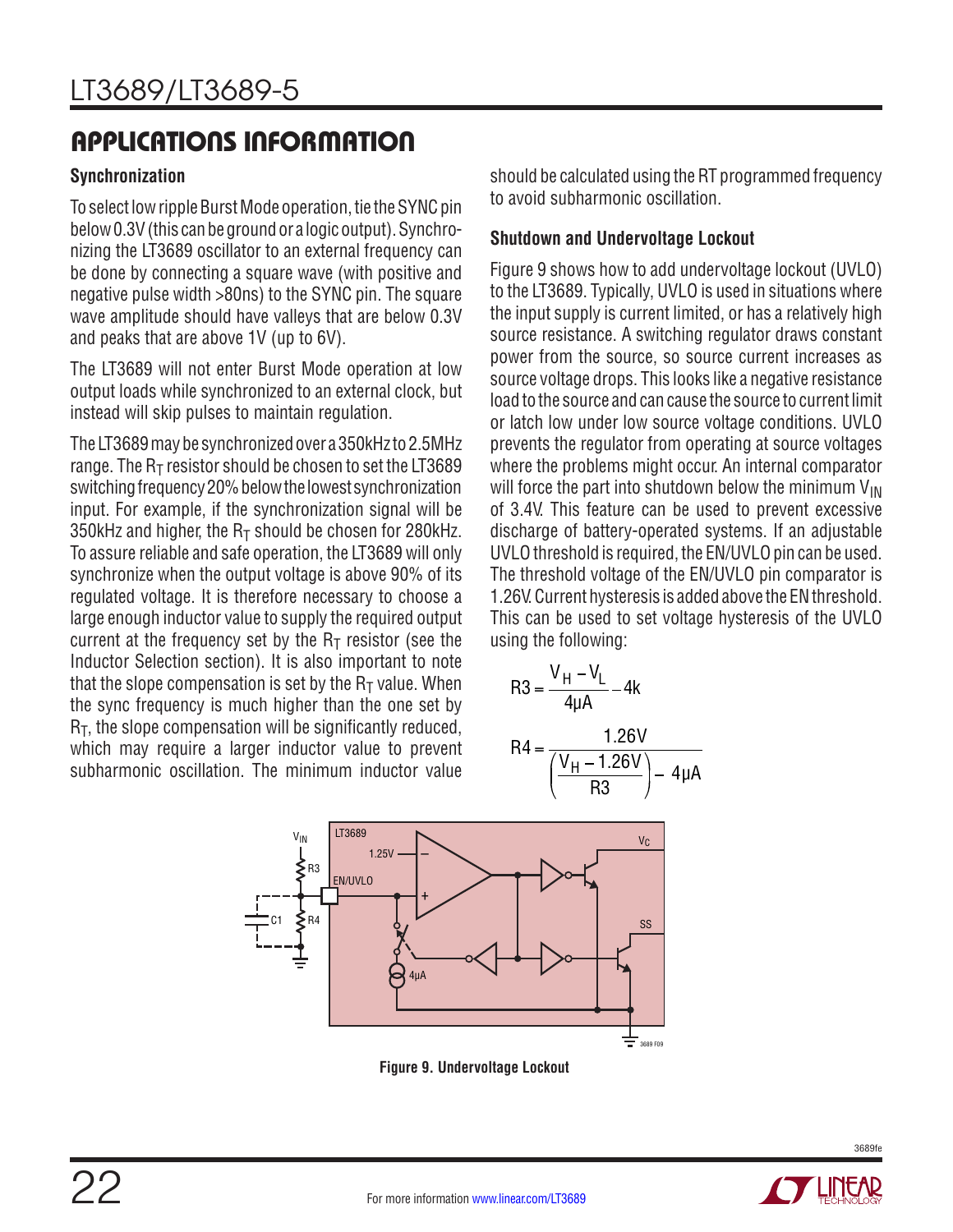Example: switching should not start until the input is above 4.40V, and is to stop if the input falls below 4V.

$$
V_{H} = 4.40V, V_{L} = 4V
$$
  
R3 =  $\frac{4.40V - 4V}{4\mu A} - 4k = 95.3k$   
R4 =  $\frac{1.26V}{\frac{4.40V - 1.26V}{95.3k} - 4\mu A} = 43.2k$  (Nearest 1% resistor)

Keep the connection from the resistor to the EN/UVLO pin short and make sure the interplane or surface capacitance to switching nodes is minimized. If high resistor values are used, the EN/UVLO pin should be bypassed with a 1nF capacitor to prevent coupling problems from the switch node.

#### **Output Voltage Monitoring**

The LT3689 provides power supply monitoring for microprocessor-based systems. The features include power-on reset (POR) and watchdog timing.

A precise internal voltage reference and glitch immune precision POR comparator circuit monitor the LT3689 output voltage. The switcher's output voltage must be above 90% of programmed value for RST not to be asserted (refer to the Timing Diagram). The LT3689 will assert RST during power-up, power-down and brownout conditions. Once the output voltage rises above the RST threshold, the adjustable reset timer is started and  $\overline{\text{RST}}$  is released after the reset timeout period. On power-down, once the output voltage drops below RST threshold, RST is held at a logic low. The reset timer is adjustable using external capacitors. The  $\overline{\text{RST}}$  pin has a weak pull-up to the OUT pin.

The POR comparator is designed to be robust against FB pin noise, which could potentially false trigger the  $\overline{\text{RST}}$  pin. The POR comparator lowpass filters the first stage of the comparator. This filter integrates the output of the comparator before asserting the  $\overline{\text{RST}}$ . The benefit of adding this filter is that any transients at the buck regulator's output must be of sufficient magnitude and duration before it triggers a logic change in the output (see the Typical Transient vs POR Comparator Overdrive in the Typical Performance

Characteristics section). This prevents spurious resets caused by output voltage transients such as load steps or short brownout conditions without sacrificing the DC reset threshold accuracy.

#### **Watchdog**

The LT3689 includes an adjustable watchdog timer that monitors a µP's activity. If a code execution error occurs in a µP, the watchdog will detect this error and will set the WDO low. This signal can be used to interrupt a routine or to reset a microprocessor.

The watchdog is operated either in timeout or window mode. In timeout mode, the microprocessor needs to toggle the WDI pin before the watchdog timer expires, to keep the WDO pin high. If no WDI pulse (either positive or negative) appears during the programmed timeout period, then the circuitry will pull WDO low. During normal operation, the WDI input signal's high to low, and low to high transition periods should be set lower than the watchdog's programmed time to keep WDO inactive.

In window mode, the watchdog circuitry is triggered by negative edges on the WDI pin. The window mode restricts the WDI pin's negative going pulses to appear inside a programmed time window (see the Timing Diagram) to prevent WDO from going low. If more than two pulses are registered in the watchdog lower boundary period, the WDO is forced to go low. The WDI edges are ignored while the C<sub>WDT</sub> capacitor charges from 0V to 200mV right after a low to high transition on the WDO or RST pin. The WDO also goes low if no negative edge is supplied to the WDI pin in the watchdog upper boundary period. During a code execution error, the microprocessor will output WDI pulses that would be either too fast or too slow. This condition will assert  $\overline{WDO}$  and force the microprocessor to reset the program. In window mode, the WDI signal frequency is bounded by an upper and lower limit for normal operation. The WDI input frequency period should be higher than the  $t_{WDI}$  period, and lower than the  $t_{WDII}$  period, to keep  $\overline{WDO}$ high under normal conditions. The window mode's  $t_{WDL}$ and  $t_{WDII}$  times have a fixed ratio of 31 between them. These times can be increased or decreased by adjusting an external capacitor on the  $C_{WDT}$  pin.

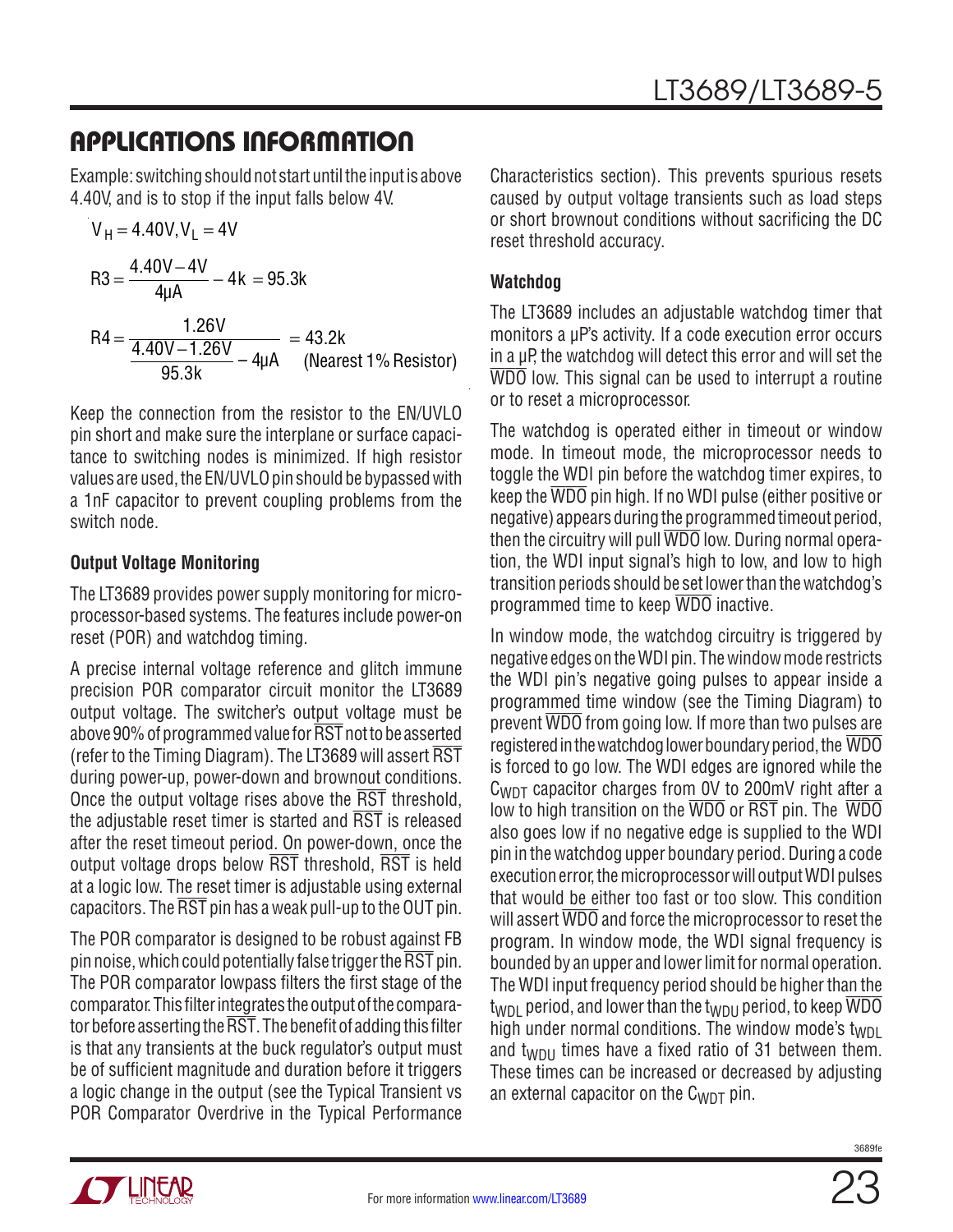In both watchdog modes, when WDO is asserted, the reset timer is enabled. Any WDI pulses that appear while the reset timer is running are ignored. When the reset timer expires, the  $\overline{WDO}$  is allowed to go high again. Therefore, if no input is applied to the WDI pin, then the watchdog circuitry produces a train of pulses on the WDO pin. The high time of this pulse train is equal to the timeout period, and low time is equal to the reset period. Also, WDO and RST cannot be logic low simultaneously. If WDO is low and RST goes low, then WDO will go high.

The WDE pin allows the user to turn on and off the watchdog function. Do not leave this pin open. Tie it high or low to turn watchdog off or on, respectively. The  $\overline{W}/T$  pin enables/disables the window/timeout mode. Leaving this pin open is fine and will put the watchdog in window mode. It has a weak pull-down to ground. The WDI pin has an internal 2µA weak pull-up that keeps the WDI pin high. If watchdog is disabled, leaving this pin open is acceptable.



#### **Selecting the Reset Timing Capacitors**

The reset timeout period is adjustable in order to accommodate a variety of microprocessor applications. The reset timeout period,  $(t_{RST})$ , is adjusted by connecting a capacitor,  $C_{POR}$ , between the  $C_{POR}$  pin and ground. The value of this capacitor is determined by:

$$
C_{POR} = t_{RST} \cdot 432 \left(\frac{pF}{ms}\right)
$$

This equation is accurate for reset timeout periods of 5ms, or greater. To program faster timeout periods, see the Reset Timeout Period vs Capacitance graph in the Typical Performance Characteristics section. Leaving the  $C_{POR}$  pin unconnected will generate a minimum reset timeout of approximately 25µs. Maximum reset timeout is limited by the largest available low leakage capacitor. The accuracy of the timeout period will be affected by



**Figure 10. Reset Timer Waveforms Figure 11. Window Watchdog Waveforms (W/T = Low)**



**Figure 12. Timeout Watchdog Waveforms (W/T = High)**

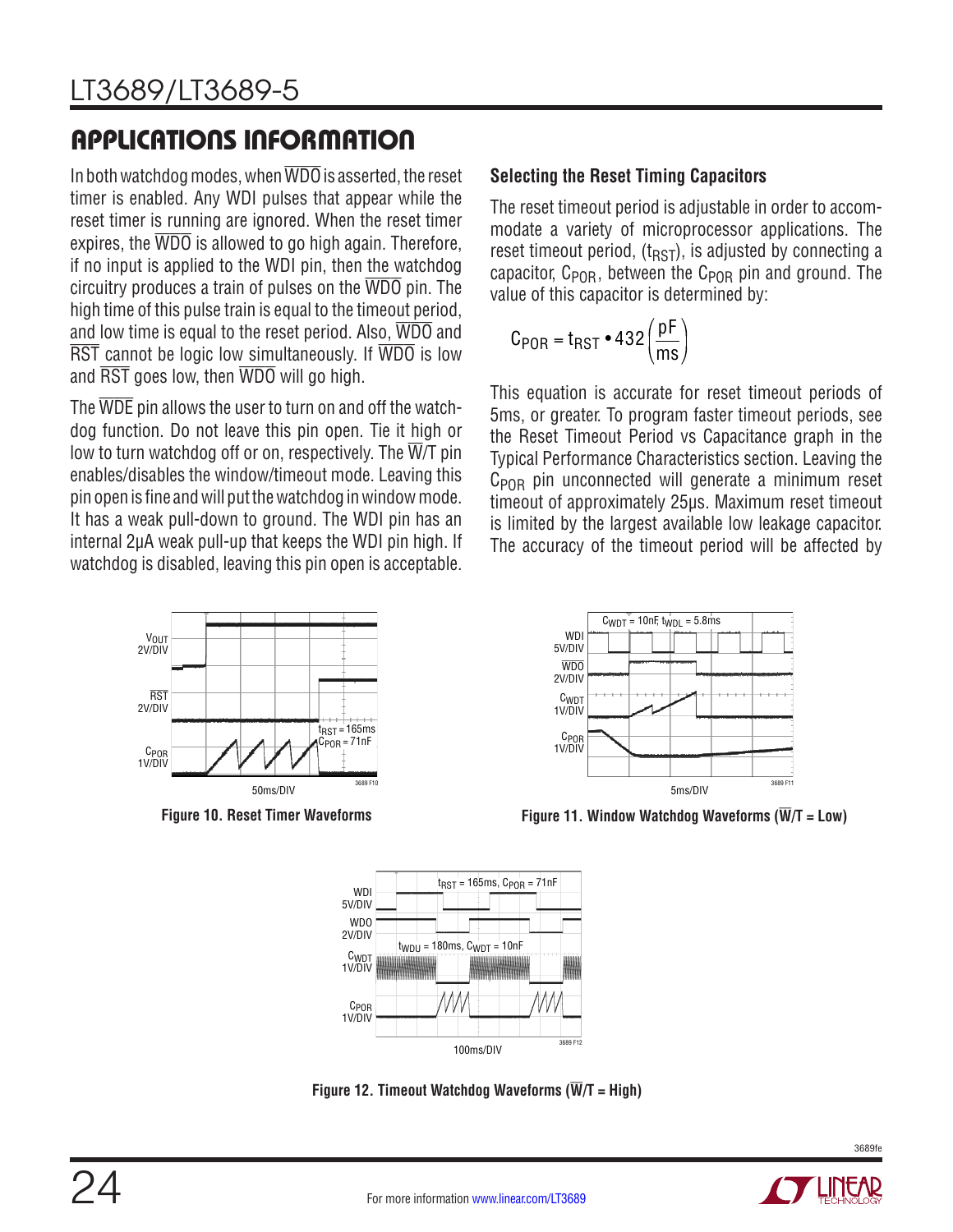capacitor leakage (the nominal charging current is 2µA) and capacitor tolerance. A low leakage ceramic capacitor is recommended.

#### **Selecting the Watchdog Timing Capacitor**

The watchdog timeout period is adjustable and can be optimized for software execution. The watchdog upper boundary timeout period,  $t_{\text{WDI}}$  is adjusted by connecting a capacitor,  $C_{WDT}$ , between the  $C_{WDT}$  pin and ground. Given a specified watchdog timeout period, the capacitor is determined by:

$$
C_{WDT} = t_{WDU} \cdot 55 \left(\frac{pF}{ms}\right)
$$

This equation is accurate for upper boundary periods of 20ms, or greater. The watchdog lower boundary period  $(t_{WDI})$  has a fixed relationship to  $t_{WDI}$  for a given capacitor. The t<sub>WDL</sub> period is related to t<sub>WDLL</sub> by the following:

$$
t_{WDL} = \frac{1}{31} \cdot t_{WDU}
$$

In addition, the following equation can be used to calculate the watchdog lower boundary period for a given  $C_{WDT}$ capacitor value.

$$
C_{WDT} = t_{WDL} \cdot \frac{1.7nF}{ms}
$$

These lower boundary period equations are accurate for a  $t_{WDI}$  of 3ms, or greater. To program faster  $t_{WDII}$  and  $t_{WDI}$ periods, see the Watchdog Upper and Lower Boundary Periods vs Capacitance graphs in the Typical Performance Characteristics section.

Leaving the  $C_{WDT}$  pin unconnected will generate a minimum watchdog timeout of approximately 200µs. Maximum timeout is limited by the largest available low leakage capacitor. The accuracy of the timeout period will be affected by capacitor leakage (the nominal charging current is 2µA) and capacitor tolerance. A low leakage ceramic capacitor is recommended.

#### **Time Charts for the Power-On-Reset and Watch Dog Timers**

The watchdog timer monitors proper operation of the microprocessor. During the start-up sequence of the microprocessor, there are fixed requirements for the watch dog input (WDI) in order to keep the WDO pin from flagging a fault.

Requirements for the watch dog input in window mode (W/T = Low) are best understood by looking at Figure 13. In window mode, the WDI pin detects falling edges. These edges are ignored until the power-on-reset timer expires, and the CWDT pin has risen above 0.2V for the first time, as shown in Figure 13a. After that time, there must be a falling edge on the WDI pin before the watchdog timer expires, which will happen within  $t_{WDII}$  (a minimum of 17ms while using 1000pF for CWDT). After this first valid falling edge, subsequent edges must follow the timing sequence outlined in Figure 13b. Each subsequent edge must occur after t<sub>WDL</sub> (a maximum of 785 $\mu$ s while using 1000pF for CWDT) and before twpu.

If there is a timing fault, the  $\overline{WDO}$  pin will flag low, and will initiate a restart sequence using the power-on-reset timer, as shown in Figure 13c. The RST pin will remain high, however. WDI edges are ignored until the power-on-reset timer expires, and the CWDT pin has risen above 0.2V. After that time, there must be a falling edge on the WDI pin before the watchdog timer expires, which will happen within t<sub>WDU</sub>. After this first valid falling edge, subsequent edges must follow the timing sequence outlined in Figure 13b.

 Requirements for the watch dog input in timer mode (W/T = High) are best understood by looking at Figure 14. In timer mode, the WDI pin detects rising and falling edges. These edges are ignored until the power-on-reset timer expires, and the CWDT pin has risen above 0.2V for the first time, as shown in Figure 14a. After that time, there must be an edge on the WDI pin before the watchdog timer expires, which will happen within  $t_{WDU}$  (a minimum of 17ms while using 1000pF for CWDT). After this first edge, subsequent edges must follow the timing sequence outlined in Figure 14b. Each subsequent edge must occur before t<sub>WDU</sub>.

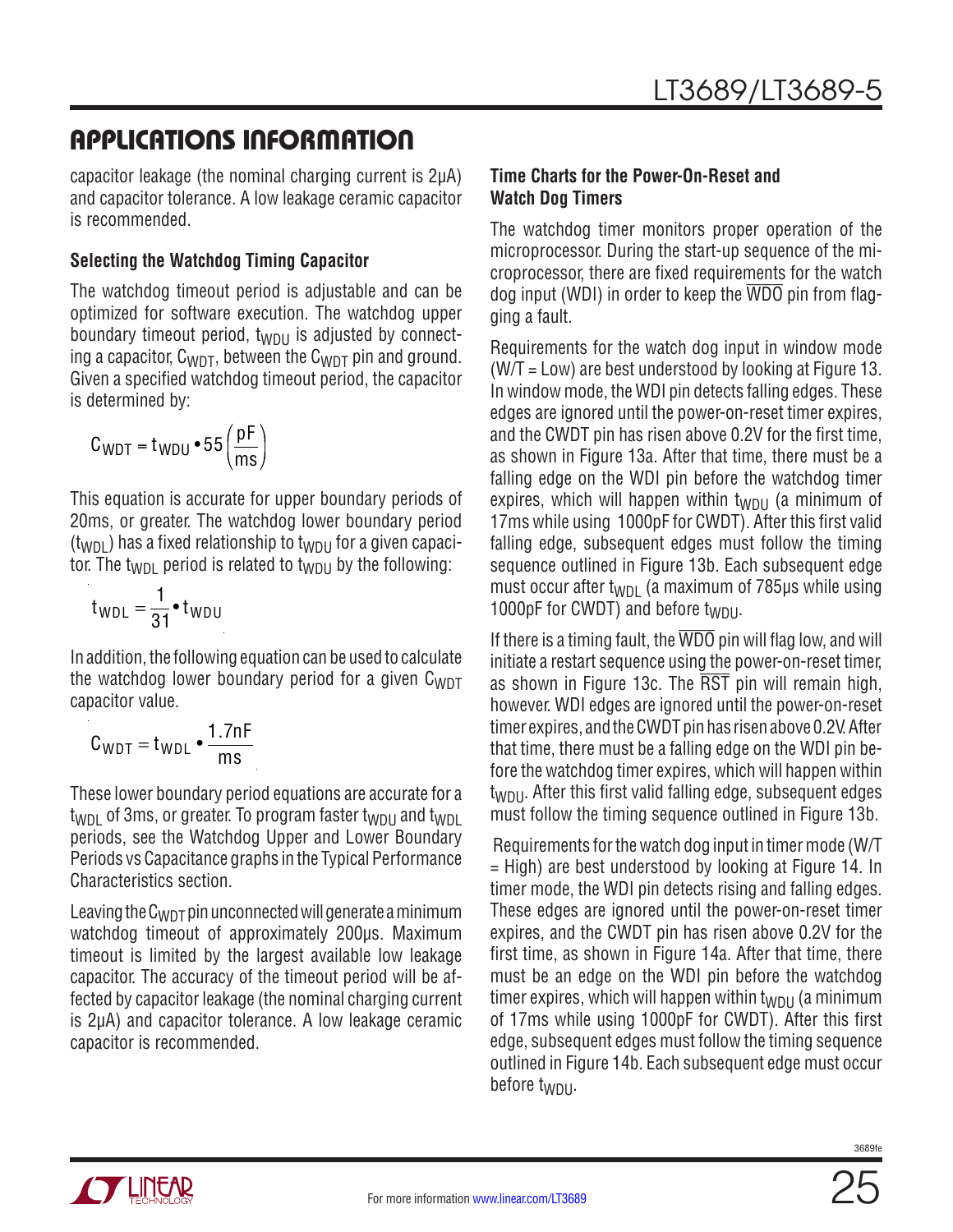## LT3689/LT3689-5

## APPLICATIONS INFORMATION



**(13a) W/T = Low. The First Valid Negative Edge on WDI Must Occur Before the Watchdog Timer Expires**







**(13c) W/T = Low. Restart Sequence After a Timing Fault**

#### **Figure 13. W/T = Low. Time Charts for the Power-On-Reset and Watchdog Timer in Window Mode**

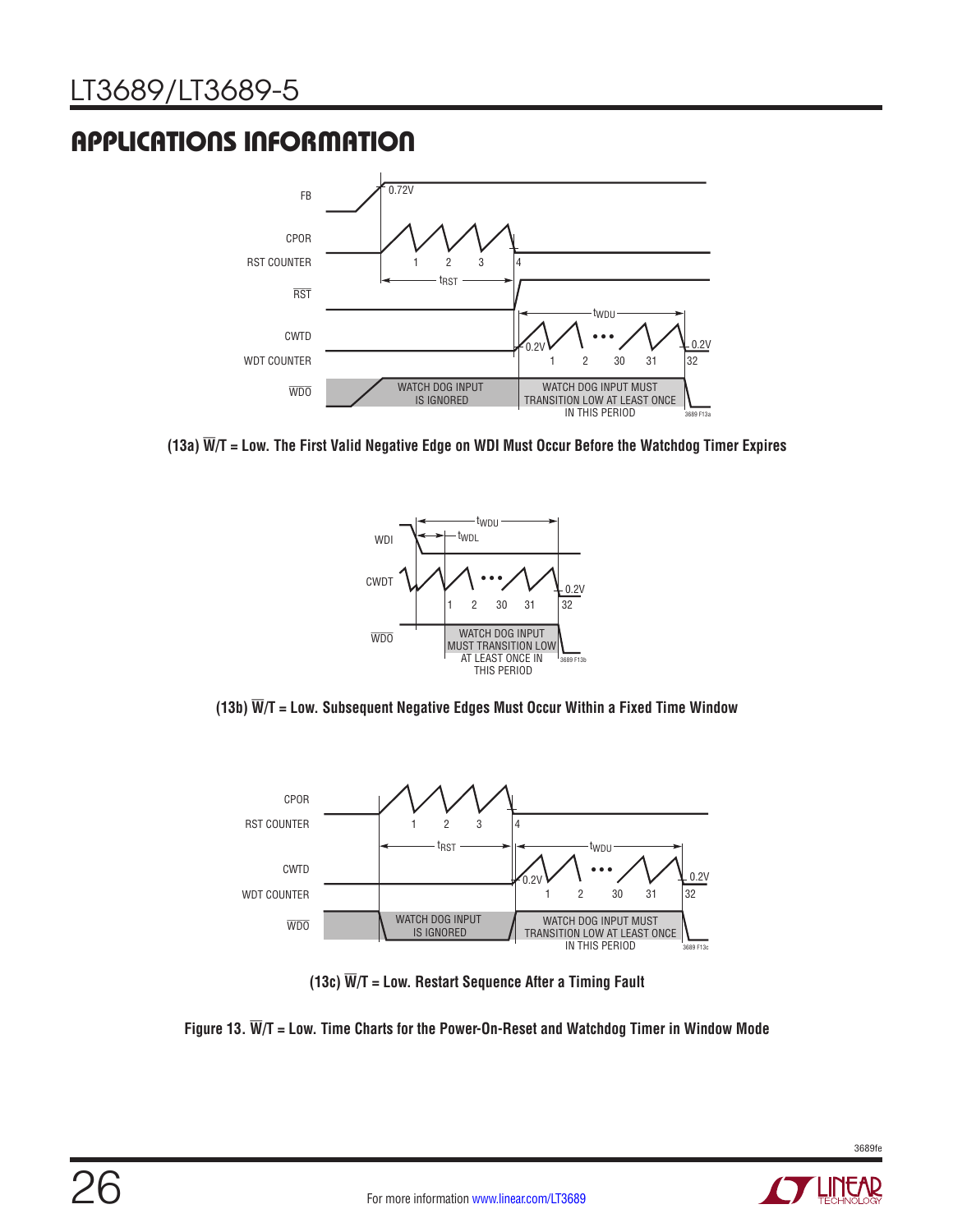

**(14a) W/T = High. The First Valid Negative Edge on WDI Must Occur Before the Watchdog Timer Expires**







**(14c) W/T = Low. Restart Sequence After a Timing Fault**

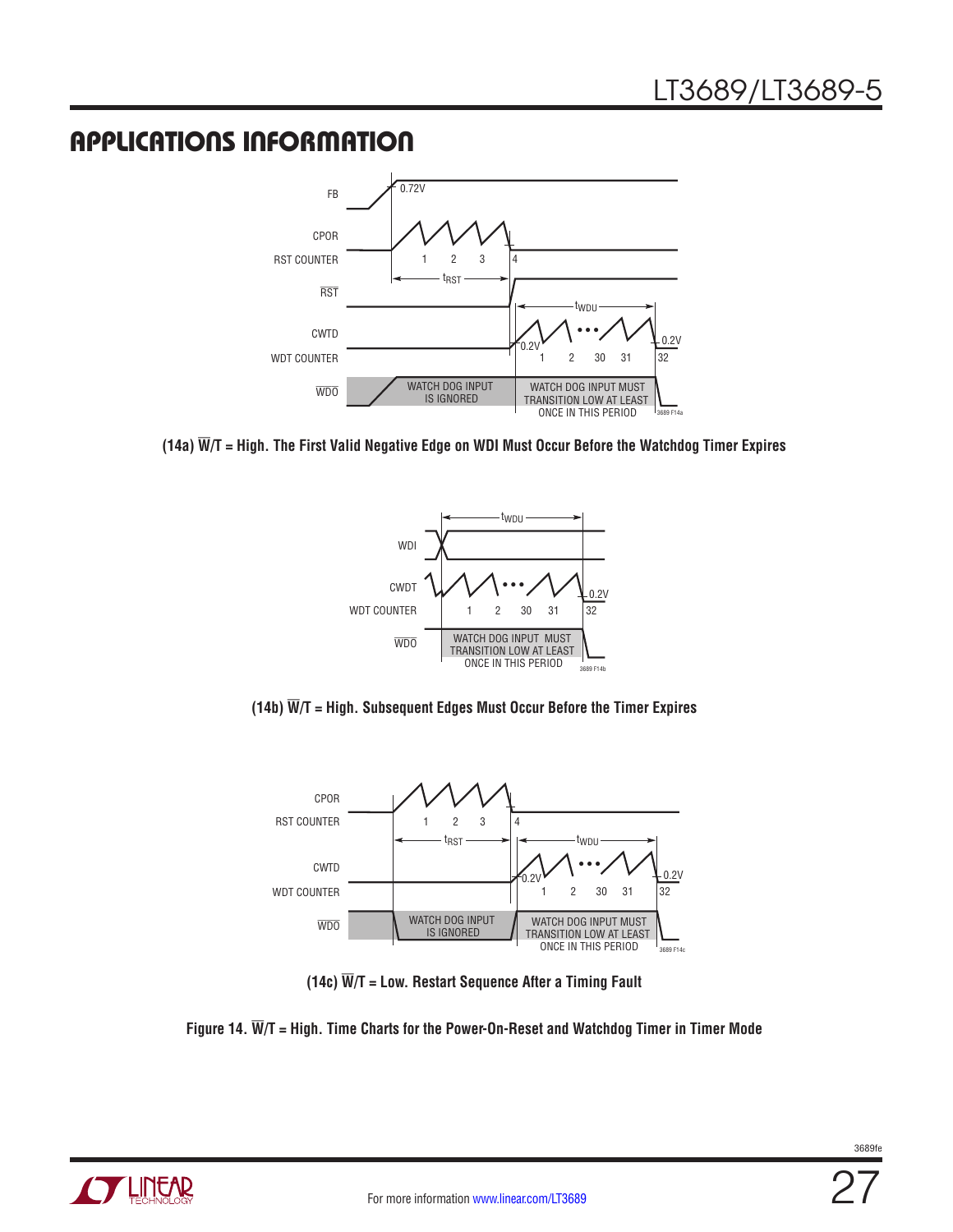If there is a timing fault, the WDO pin will flag, low, and will initiate a restart sequence using the power-on-reset timer, as shown in Figure 14c. The  $\overline{\text{RST}}$  pin will remain high, however. WDI edges are ignored until the power-onreset timer expires, and the CWDT pin has risen above 0.2V for the first time. After that time, there must be an edge on the WDI pin before the watchdog timer expires, which will happen within  $t_{WDU}$ . After this first falling edge, subsequent edges must follow the timing sequence outlined in Figure 14b.

#### **Shorted and Reversed Input Protection**

If an inductor is chosen to prevent excessive saturation, the LT3689 will tolerate a shorted output. When operating in short-circuit condition, the LT3689 will reduce its frequency until the valley current is at a typical value of 1.2A (see Figure 15). There is another situation to consider in systems where the output will be held high when the input to the LT3689 is absent. This may occur in battery charging applications or in battery backup systems where a battery or some other supply is diode ORed with the LT3689's output. If the  $V_{IN}$  pin is allowed to float and the EN/UVLO pin is held high (either by a logic signal or because it is tied to  $V_{\text{IN}}$ ), then the LT3689's internal circuitry will pull its quiescent current through its SW pin. This is fine if the system can tolerate a few mA in this state. If the EN/UVLO pin is grounded, the SW pin current will drop to essentially zero. However, if the  $V_{IN}$  pin is grounded while the output is held high, then parasitic diodes inside the LT3689 can pull large currents from the output through the SW pin and the  $V_{IN}$  pin. Figure 16 shows a circuit that will run only when the input voltage is present and that protects against a shorted or reversed input.



**Figure 15. The LT3689 Reduces its Frequency to Below 100kHz to Protect Against Shorted Output with 36V Input**

![](_page_27_Figure_7.jpeg)

**Figure 16. Diode D4 Prevents a Shorted Input from Discharging a Backup Battery Tied to the Output; It Also Protects the Circuit from a Reversed Input. The LT3689 Runs Only When the Input Is Present**

#### **PCB Layout**

For proper operation and minimum EMI, care must be taken during printed circuit board layout. Figure 17 shows the recommended component placement with trace, ground plane and via locations. Note that large, switched currents flow in the LT3689's  $V_{IN}$  and SW pins, the catch diode (D1) and the input capacitor (C1). The loop formed by these components should be as small as possible. These components, along with the inductor and output capacitor, should be placed on the same side of the circuit board. Place a local, unbroken ground plane below these components. The SW and BST nodes should be as small as possible. Finally, keep the FB node small so that the

![](_page_27_Figure_11.jpeg)

3689fe **Figure 17. Example Layout for QFN Package. A Good PCB Layout Ensures Proper Low EMI Operation**

![](_page_27_Picture_13.jpeg)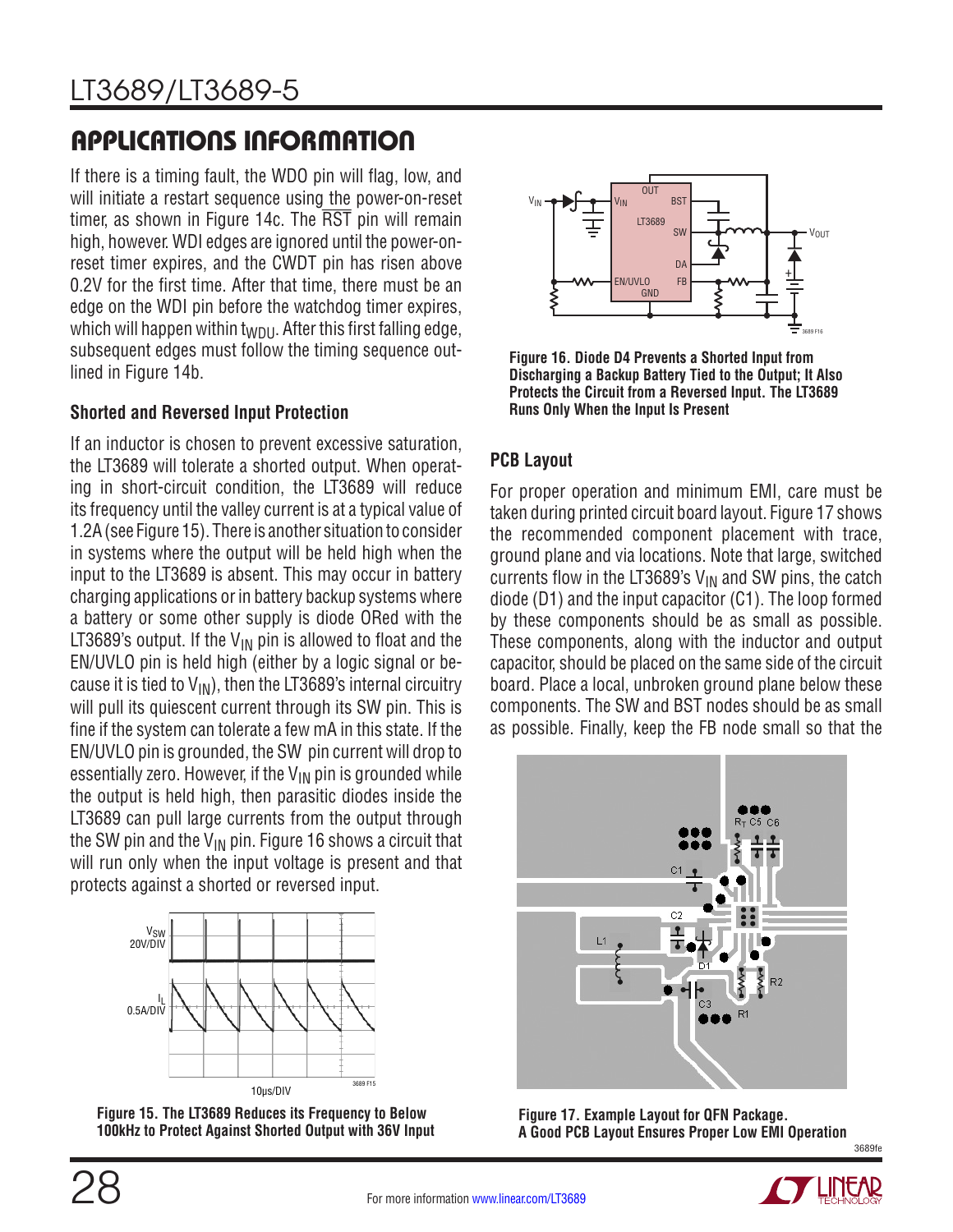ground traces will shield them from the SW and BOOST nodes. The Exposed Pad on the bottom of the package must be soldered to ground so that the pad acts as a heat sink. To keep thermal resistance low, extend the ground plane as much as possible, and add thermal vias under and near the LT3689 to additional ground planes within the circuit board and on the bottom side.

#### **High Temperature Considerations**

The PCB must provide heat sinking to keep the LT3689 cool. The Exposed Pad on the bottom of the package must be soldered to a ground plane. This ground should be tied to large copper layers below with thermal vias; these layers will spread the heat dissipated by the LT3689. Placing additional vias can reduce thermal resistance further. Because of the large output current capability of the LT3689, it is possible to dissipate enough heat to raise the junction temperature beyond the absolute maximum of 125°C (150°C for H-grade). When operating at high ambient temperatures, the maximum load current should

be derated as the ambient temperature approaches 125°C (150°C for H-grade). A board measuring  $5cm \times 7.5cm$  with a top layer layout similar to Figure 15 was evaluated in still air at  $3.3V<sub>OUT</sub>$ , 700kHz switching frequency. At 700mA load, the temperature reached approximately 12°C above ambient for input voltages equal to 12V and 24V. Power dissipation within the LT3689 can be estimated by calculating the total power loss from an efficiency measurement and subtracting the catch diode loss. The die temperature is calculated by multiplying the LT3689 power dissipation by the thermal resistance from junction-to-ambient.

#### **Other Linear Technology Publications**

Application Notes 19, 35 and 44 contain more detailed descriptions and design information for buck regulators and other switching regulators. The LT1376 data sheet has a more extensive discussion of output ripple, loop compensation and stability testing. Design Note 318 shows how to generate a bipolar output supply using a buck regulator.

### TYPICAL APPLICATIONS

![](_page_28_Figure_9.jpeg)

**TT LINEAR**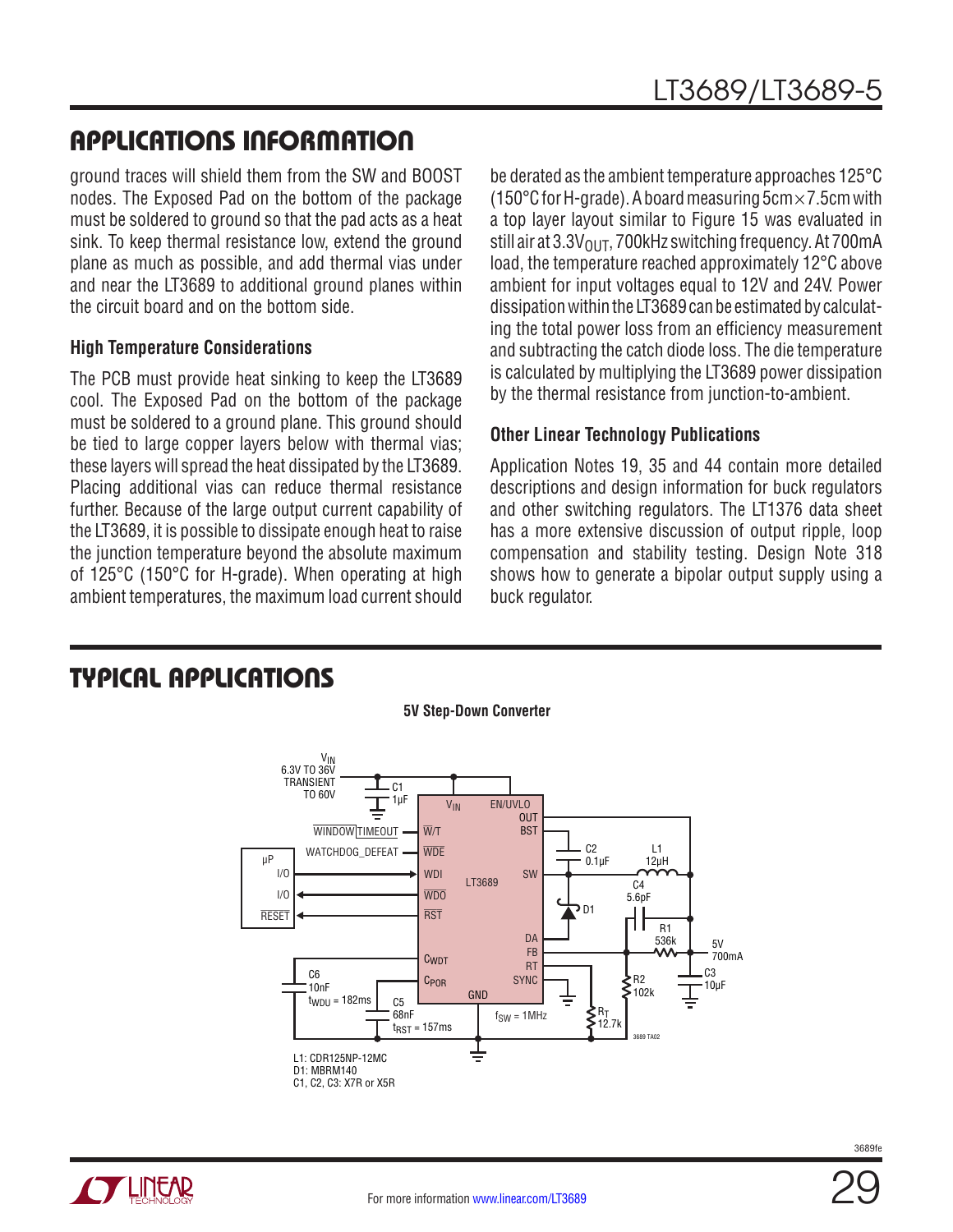### TYPICAL APPLICATIONS

![](_page_29_Figure_2.jpeg)

**3.3V Step-Down Converter**

![](_page_29_Figure_4.jpeg)

![](_page_29_Figure_5.jpeg)

![](_page_29_Picture_8.jpeg)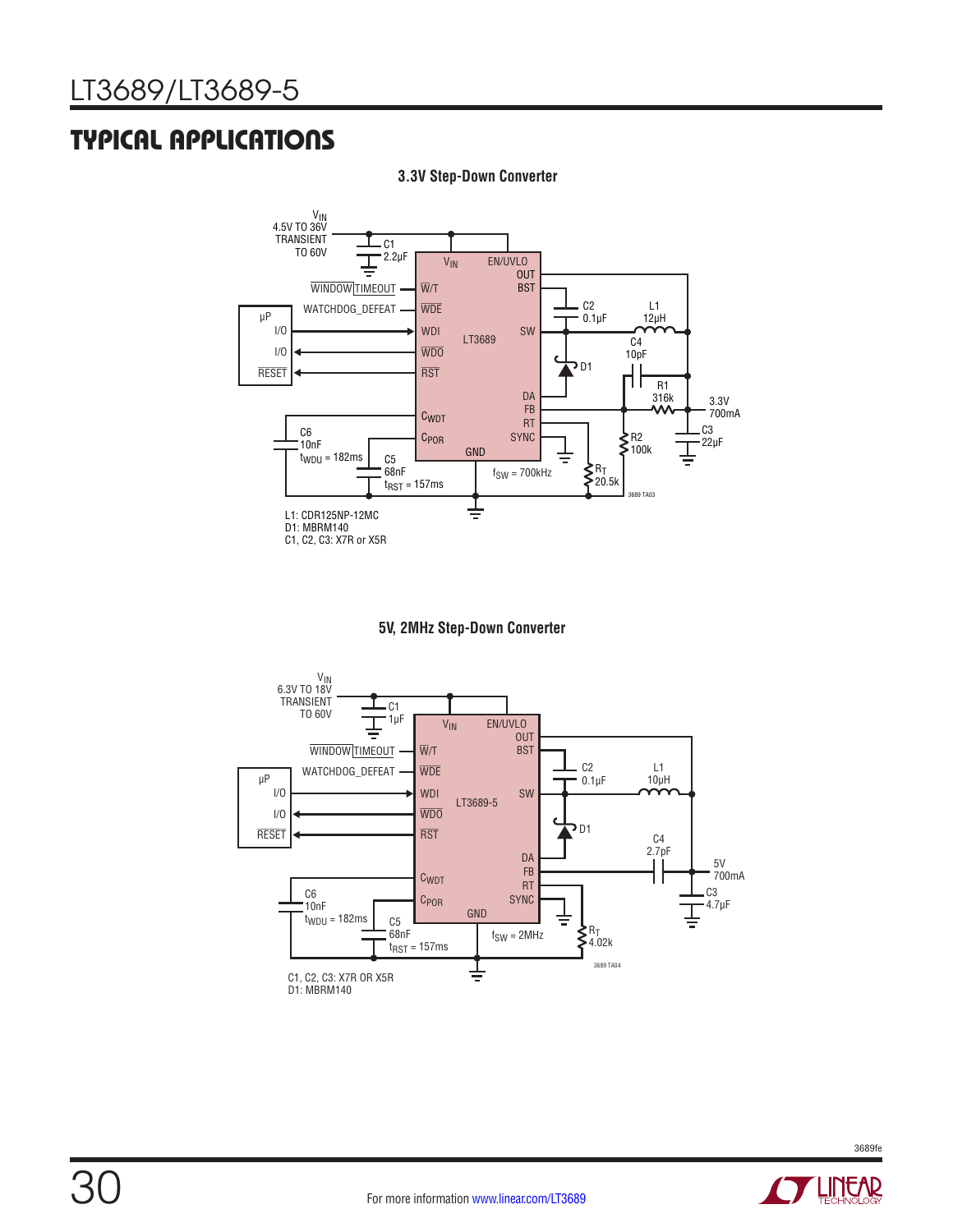### PACKAGE DESCRIPTION

![](_page_30_Figure_2.jpeg)

**MSE Package 16-Lead Plastic MSOP, Exposed Die Pad**

2. DRAWING NOT TO SCALE

3. DIMENSION DOES NOT INCLUDE MOLD FLASH, PROTRUSIONS OR GATE BURRS.

MOLD FLASH, PROTRUSIONS OR GATE BURRS SHALL NOT EXCEED 0.152mm (.006") PER SIDE

4. DIMENSION DOES NOT INCLUDE INTERLEAD FLASH OR PROTRUSIONS.

INTERLEAD FLASH OR PROTRUSIONS SHALL NOT EXCEED 0.152mm (.006") PER SIDE

5. LEAD COPLANARITY (BOTTOM OF LEADS AFTER FORMING) SHALL BE 0.102mm (.004") MAX

![](_page_30_Picture_9.jpeg)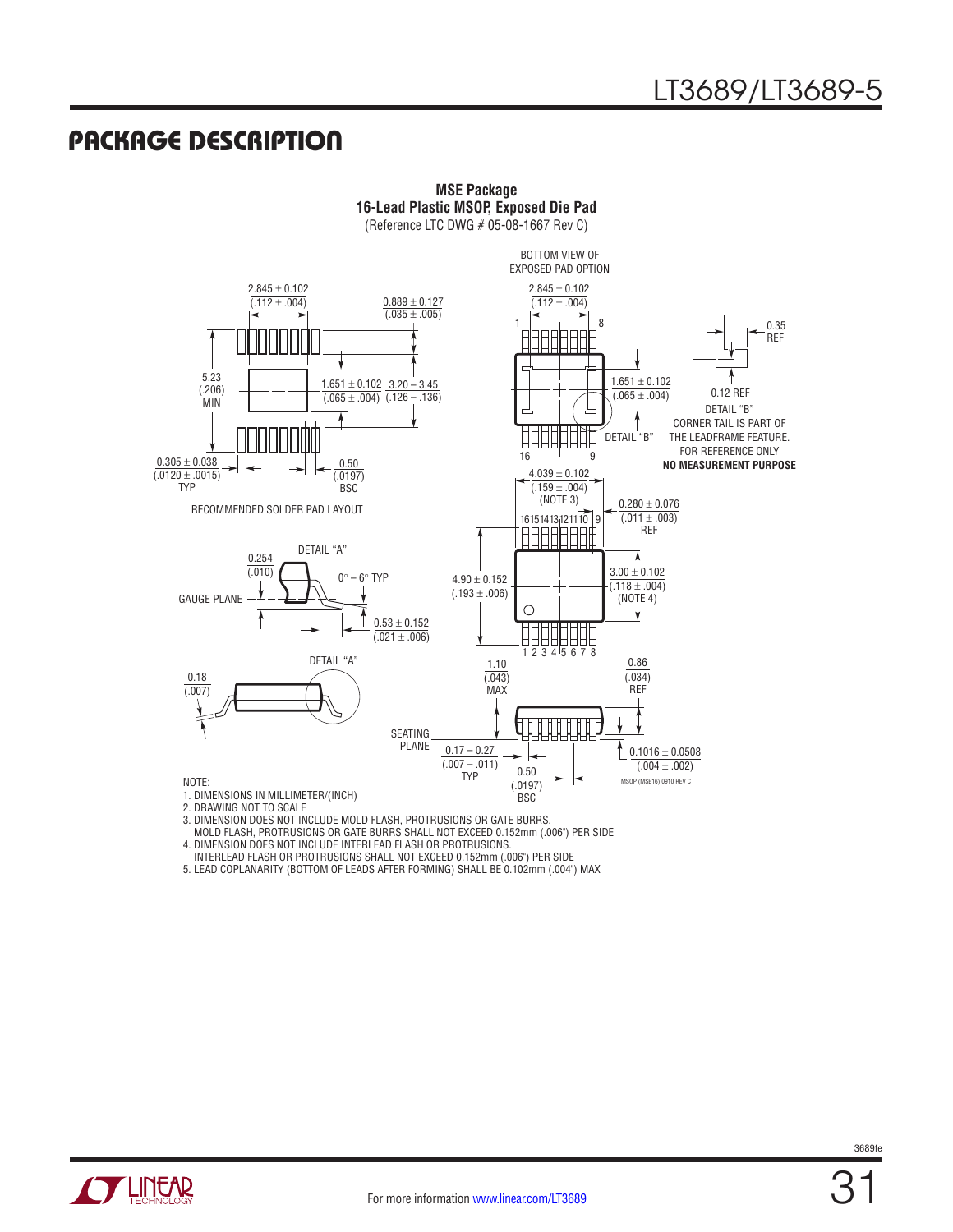### PACKAGE DESCRIPTION

![](_page_31_Figure_2.jpeg)

**UD Package**

- MOLD FLASH. MOLD FLASH, IF PRESENT, SHALL NOT EXCEED 0.15mm ON ANY SIDE
- 5. EXPOSED PAD SHALL BE SOLDER PLATED
- 6. SHADED AREA IS ONLY A REFERENCE FOR PIN 1 LOCATION
- ON THE TOP AND BOTTOM OF PACKAGE

![](_page_31_Picture_7.jpeg)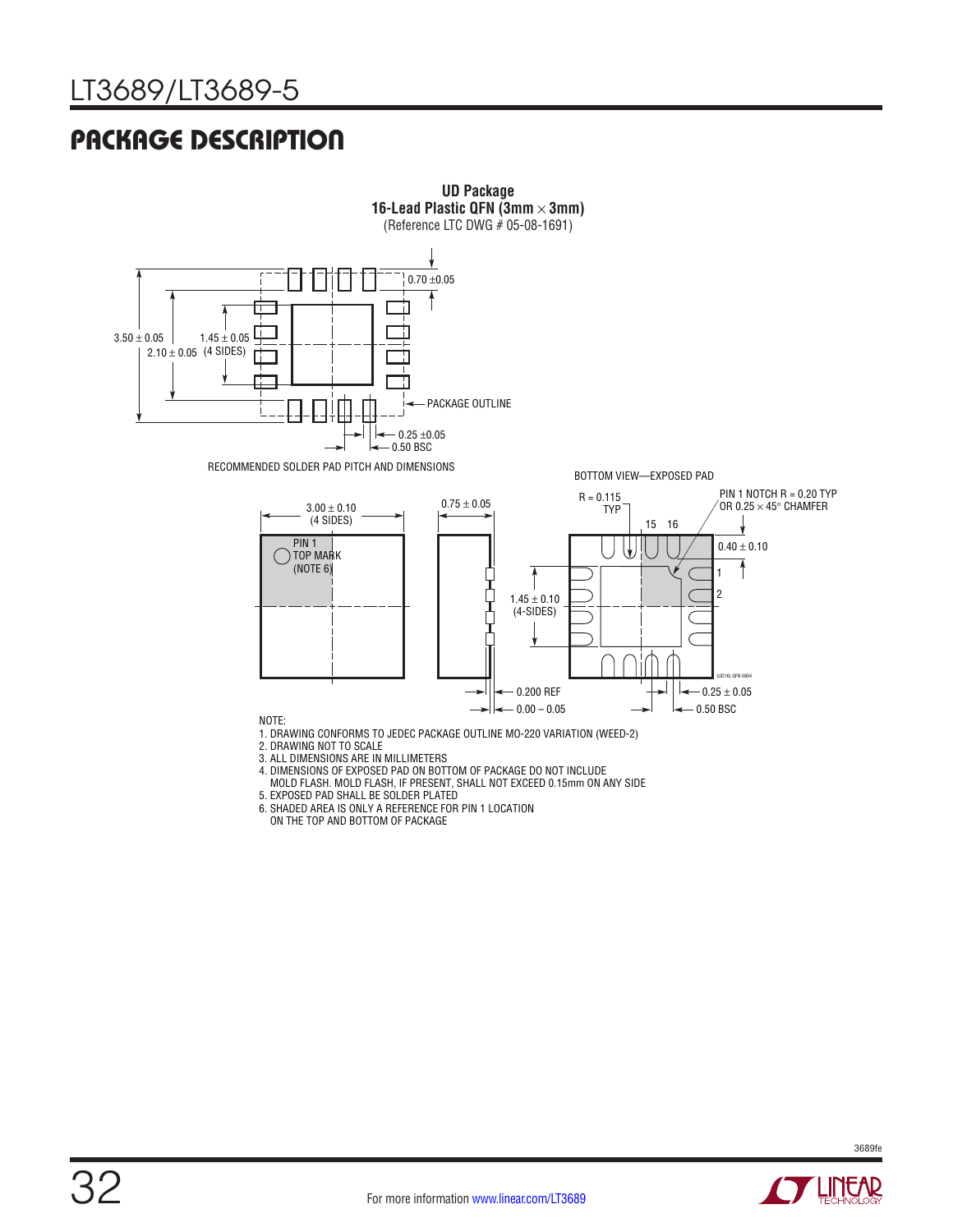### REVISION HISTORY

| <b>REV</b> | <b>DATE</b> | <b>DESCRIPTION</b>                                                                                          | <b>PAGE NUMBER</b> |
|------------|-------------|-------------------------------------------------------------------------------------------------------------|--------------------|
| A          | 4/10        | Added LT3689-5 Fixed Output Voltage Option                                                                  | $1 - 32$           |
| B          | 9/10        | Revised conditions for $t_{SW(OFF)}$ and $V_{OL}$ in Electrical Characteristics section.                    | 3                  |
| ⌒<br>U     | 10/10       | Removed connection from OUT to GND in 5V, 2MHz Step-Down Converter drawing in Typical Applications section. | 28                 |
| D          | 2/11        | Replaced Figure 12 in the Applications Information section.                                                 | 24                 |
|            | 3/13        | Clarified Switching Frequency limits, Foldback Resistor values                                              | 3                  |
|            |             | Clarified Watchdog Timing graphs                                                                            | $25 - 28$          |

![](_page_32_Picture_3.jpeg)